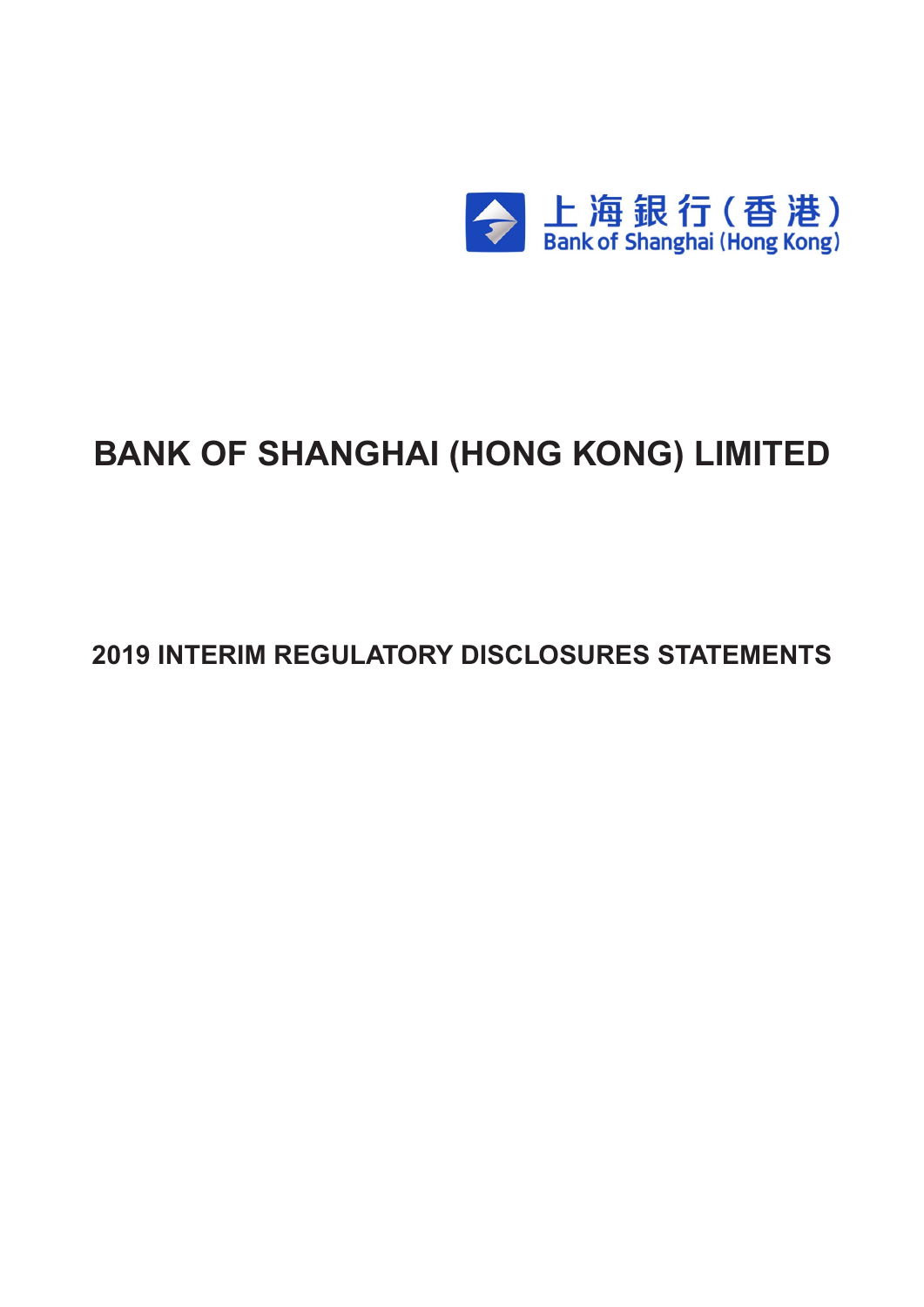#### **CONTENTS**

|                                                     | Pages        |
|-----------------------------------------------------|--------------|
| Introduction                                        | $\mathbf{1}$ |
| <b>Key Prudential Ratios</b>                        | $\mathbf{1}$ |
| <b>Composition of Capital</b>                       | $\sqrt{3}$   |
| Leverage Ratio                                      | 15           |
| Overview of Risk-weighted Amount                    | 17           |
| <b>Credit Risk</b>                                  | 19           |
| <b>Counterparty Credit Risk</b>                     | 22           |
| Market Risk Under Standardized Approach             | 23           |
| <b>International Claims</b>                         | 23           |
| Further Analysis of Loans and Advances to Customers | 24           |
| <b>Mainland Activities</b>                          | 25           |
| <b>Currency Concentrations</b>                      | 27           |
| <b>Countercyclical Capital Buffer</b>               | 27           |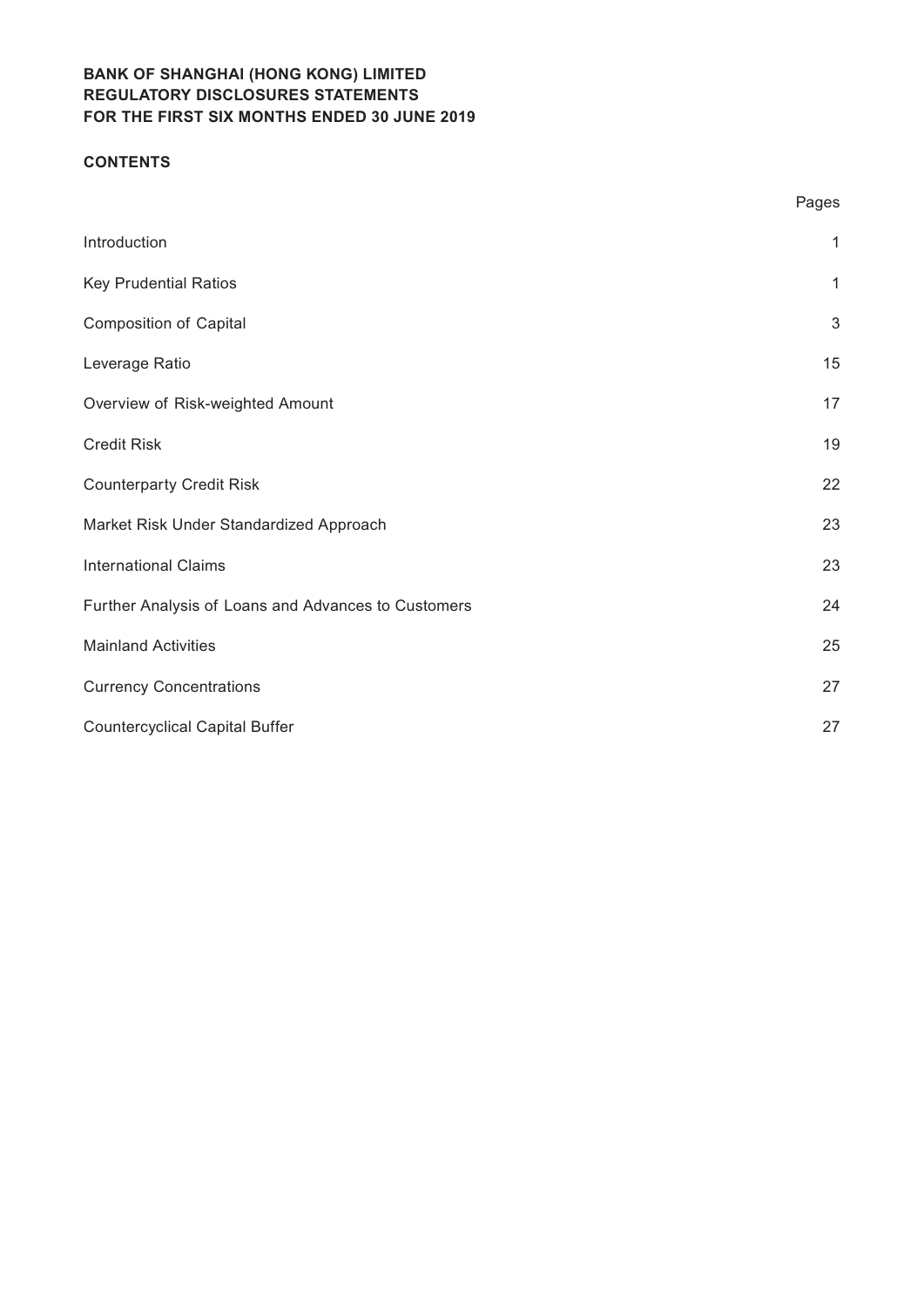#### **1 INTRODUCTION**

The information contained in this document is for Bank of Shanghai (Hong Kong) Limited ("**the Company**") and its subsidiaries (together "**the Group**") and is prepared in accordance with the Banking (Disclosure) Rules and disclosure templates issued by the Hong Kong Monetary Authority ("**HKMA**").

#### **Basis of preparation**

For regulatory reporting purpose, the Company is required to report its capital adequacy ratios, leverage ratios and liquidity maintenance ratio ("**LMR**") on an unconsolidated basis. The other financial information contained in this document is prepared based on an unconsolidated base unless otherwise specified.

In calculating the risk-weighted amount ("**RWA**"), the Company adopted the Standardised (Credit Risk) Approach for credit risk and the Standardised (Market Risk) Approach for market risk. For operational risk, the capital requirement was determined by using the Basic Indicator Approach.

#### **2 KEY PRUDENTIAL RATIOS**

The following table provides an overview of the Bank's key prudential ratios.

| In HK\$'000      |                                                                                  | As at<br>30 June<br>2019 | As at<br>31 March<br>2019 | As at<br>31 December<br>2018 | As at<br>30 September<br>2018 | As at<br>30 June<br>2018 |
|------------------|----------------------------------------------------------------------------------|--------------------------|---------------------------|------------------------------|-------------------------------|--------------------------|
|                  | <b>Regulatory Capital (amount)</b>                                               |                          |                           |                              |                               |                          |
| 1                | Common Equity Tier 1 (CET1)                                                      | 4,290,815                | 4,257,775                 | 4,116,055                    | 4,036,988                     | 3,989,052                |
| $\overline{2}$   | Tier 1                                                                           | 4,290,815                | 4,257,775                 | 4,116,055                    | 4,036,988                     | 3,989,052                |
| 3                | <b>Total Capital</b>                                                             | 4,493,613                | 4,413,244                 | 4,273,469                    | 4,199,153                     | 4,149,736                |
|                  | RWA (amount)                                                                     |                          |                           |                              |                               |                          |
| 4                | <b>Total RWA</b>                                                                 | 19,912,970               | 19,573,401                | 19,416,477                   | 18,527,606                    | 16,471,672               |
|                  | Risk-based regulatory capital ratios (as a<br>percentage of RWA)                 |                          |                           |                              |                               |                          |
| 5                | CET1 ratio (%)                                                                   | 21.5                     | 21.8                      | 21.2                         | 21.8                          | 24.2                     |
| 6                | Tier 1 ratio $(\%)$                                                              | 21.5                     | 21.8                      | 21.2                         | 21.8                          | 24.2                     |
| $\overline{7}$   | Total Capital ratio (%)                                                          | 22.6                     | 22.5                      | 22.0                         | 22.7                          | 25.2                     |
|                  | Additional CET1 buffer requirements (as a<br>percentage of RWA)                  |                          |                           |                              |                               |                          |
| 8                | Capital conservation buffer requirement (%)                                      | 2.500                    | 2.500                     | 1.875                        | 1.875                         | 1.875                    |
| $\boldsymbol{9}$ | Countercyclical capital buffer requirement (%)                                   | 0.921                    | 0.876                     | 0.737                        | 0.700                         | 0.765                    |
| 10               | Higher loss absorbency requirements (%) (applicable<br>only to G-SIBs or D-SIBs) |                          |                           |                              |                               |                          |
| 11               | Total Al-specific CET1 buffer requirements (%)                                   | 3.421                    | 3.376                     | 2.612                        | 2.575                         | 2.640                    |
| 12               | CET1 available after meeting the AI's minimum<br>capital requirements (%)        | 14.6                     | 14.5                      | 14.0                         | 14.7                          | 17.2                     |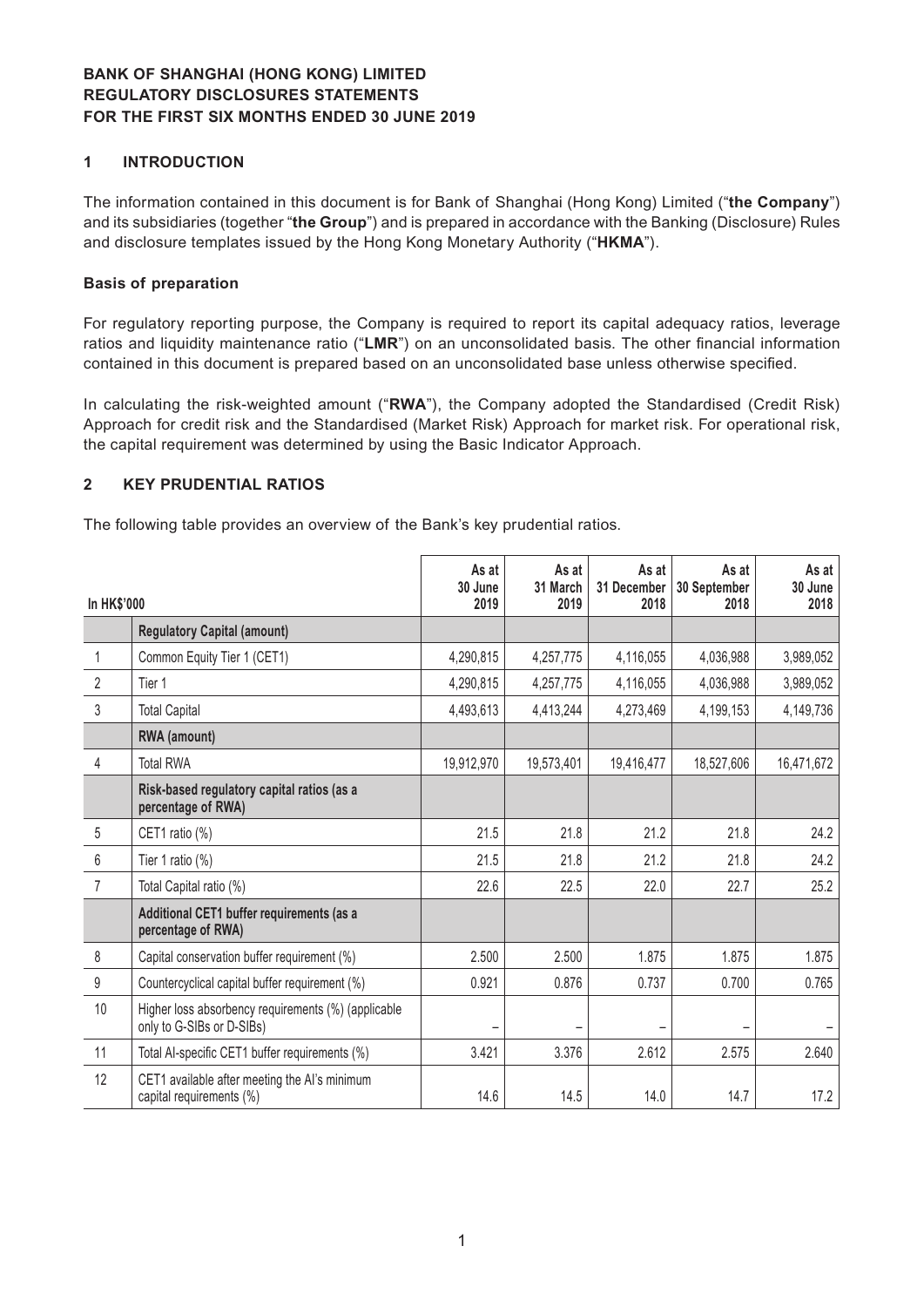# **2 KEY PRUDENTIAL RATIOS (CONTINUED)**

| In HK\$'000 |                                                                              | As at<br>30 June<br>2019 | As at<br>31 March<br>2019 | As at<br>31 December<br>2018 | As at<br>30 September<br>2018 | As at<br>30 June<br>2018 |
|-------------|------------------------------------------------------------------------------|--------------------------|---------------------------|------------------------------|-------------------------------|--------------------------|
|             | <b>Basel III Leverage ratio</b>                                              |                          |                           |                              |                               |                          |
| 13          | Total Leverage ratio (LR) exposure measure                                   | 23,730,798               | 25,071,955                | 24,494,074                   | 23,466,992                    | 21,319,696               |
| 14          | LR(%)                                                                        | 18.1                     | 17.0                      | 16.8                         | 17.2                          | 18.7                     |
|             | Liquidity Coverage Ratio (LCR) / Liquidity<br><b>Maintenance Ratio (LMR)</b> |                          |                           |                              |                               |                          |
|             | Applicable to category 1 institution only:                                   |                          |                           |                              |                               |                          |
| 15          | Total high quality liquid assets (HQLA)                                      | <b>NA</b>                | <b>NA</b>                 | <b>NA</b>                    | <b>NA</b>                     | NA                       |
| 16          | Total net cash outflows                                                      | NA                       | <b>NA</b>                 | <b>NA</b>                    | <b>NA</b>                     | <b>NA</b>                |
| 17          | LCR(%)                                                                       | <b>NA</b>                | <b>NA</b>                 | <b>NA</b>                    | <b>NA</b>                     | <b>NA</b>                |
|             | Applicable to category 2 institution only:                                   |                          |                           |                              |                               |                          |
| 17a         | LMR $(\%)$                                                                   | 56.6                     | 74.2                      | 72.3                         | 55.2                          | 55.6                     |
|             | Net Stable Funding Ratio (NSFR) / Core Funding<br>Ratio (CFR)                |                          |                           |                              |                               |                          |
|             | Applicable to category 1 institution only:                                   |                          |                           |                              |                               |                          |
| 18          | Total available stable funding                                               | <b>NA</b>                | <b>NA</b>                 | <b>NA</b>                    | <b>NA</b>                     | <b>NA</b>                |
| 19          | Total required Stable funding                                                | <b>NA</b>                | <b>NA</b>                 | <b>NA</b>                    | <b>NA</b>                     | <b>NA</b>                |
| 20          | NSFR (%)                                                                     | <b>NA</b>                | <b>NA</b>                 | <b>NA</b>                    | NA                            | <b>NA</b>                |
|             | Applicable to category 2A institution only:                                  |                          |                           |                              |                               |                          |
| 20a         | CFR (%)                                                                      | 110.8                    | 115.1                     | 115.1                        | 108.3                         | 105.8                    |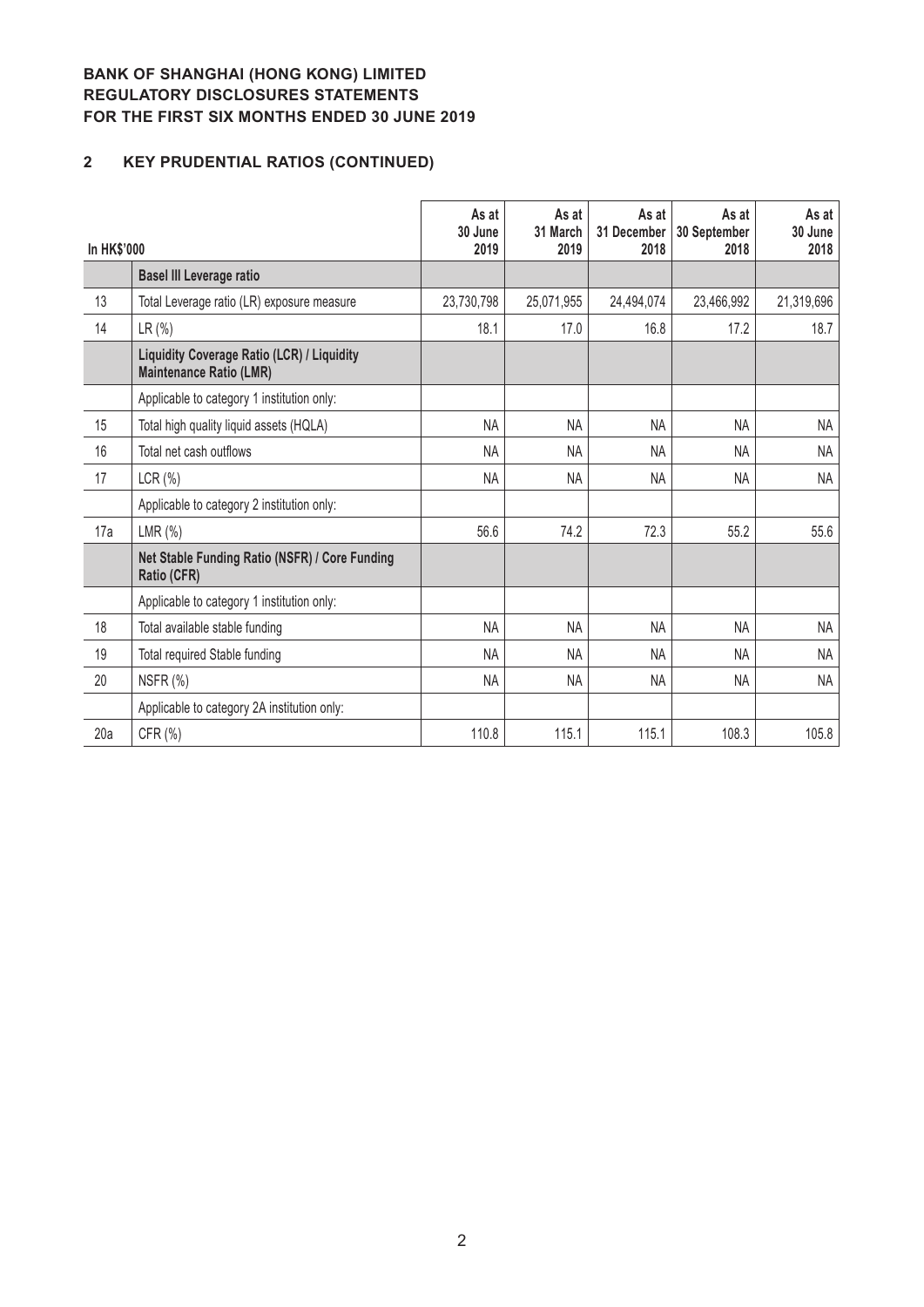#### **3 COMPOSITION OF CAPITAL**

#### **(a) Financial Statements and Regulatory Scope of Consolidation**

Capital adequacy ratios were calculated in accordance with the Capital Rules issued by the HKMA. The basis of consolidation for regulatory reporting purposes is different from the basis of consolidation for accounting purposes. As specified in a notice from the HKMA in accordance with Section 3C of the Capital Rules, the Company is only required to calculate capital adequacy ratio on an unconsolidated basis. Subsidiaries not included in consolidation for regulatory reporting purposes are companies that are authorised and supervised by a regulator and are subject to supervisory arrangements regarding the maintenance of adequate capital to support business activities comparable to those prescribed for authorized institutions under the Capital Rules and the Banking Ordinance. Details of subsidiaries that are not included in consolidation for regulatory reporting purposes are as follows:

| <b>Name of companies</b>                                                                  | <b>Principal activities</b>                     | <b>Total assets</b><br>as at<br>30 June 2019<br><b>HK\$'000</b> | <b>Total equity</b><br>as at<br>30 June 2019<br><b>HK\$'000</b> |
|-------------------------------------------------------------------------------------------|-------------------------------------------------|-----------------------------------------------------------------|-----------------------------------------------------------------|
|                                                                                           |                                                 |                                                                 |                                                                 |
| <b>BOSC International Company Limited</b>                                                 | Corporate finance                               | 861,672                                                         | 798,684                                                         |
| <b>BOSC International Securities Limited</b>                                              | Securities brokerage                            | 9,997                                                           | 9,947                                                           |
| <b>BOSC International Asset Management Limited</b>                                        | Asset management                                | 5,000                                                           | 4,947                                                           |
| <b>BOSC International Capital Limited</b>                                                 | Corporate finance                               | 10,000                                                          | 9,947                                                           |
| <b>BOSC International Investment Limited</b>                                              | Investment trading                              | 3,920,619                                                       | (39, 535)                                                       |
| BOSC International (Shenzhen) Company Limited                                             | Corporate advisory                              | 287,573                                                         | 238,049                                                         |
| BOSC International Advisory (Shenzhen) Company<br>Limited                                 | Corporate advisory                              | 45,182                                                          | 32,045                                                          |
| <b>BOSC International Equity Investment Fund</b><br>Management (Shenzhen) Company Limited | Fund management                                 | 5,677                                                           | 5,149                                                           |
| BOSC International Investment (Shenzhen) Company Investment trading<br>Limited            |                                                 | 417                                                             | 145                                                             |
| <b>BOSC International (BVI) Limited</b>                                                   | Special purpose entity for<br>financing         | 3,959,779                                                       | 6,100                                                           |
| BOSC International Investment (BVI) Limited                                               | Special purpose entity for<br>business projects | 46,366                                                          | 1                                                               |
| <b>BOSCI Stable Income Fund SP</b>                                                        | Investment fund                                 | 295,397                                                         | 184,481                                                         |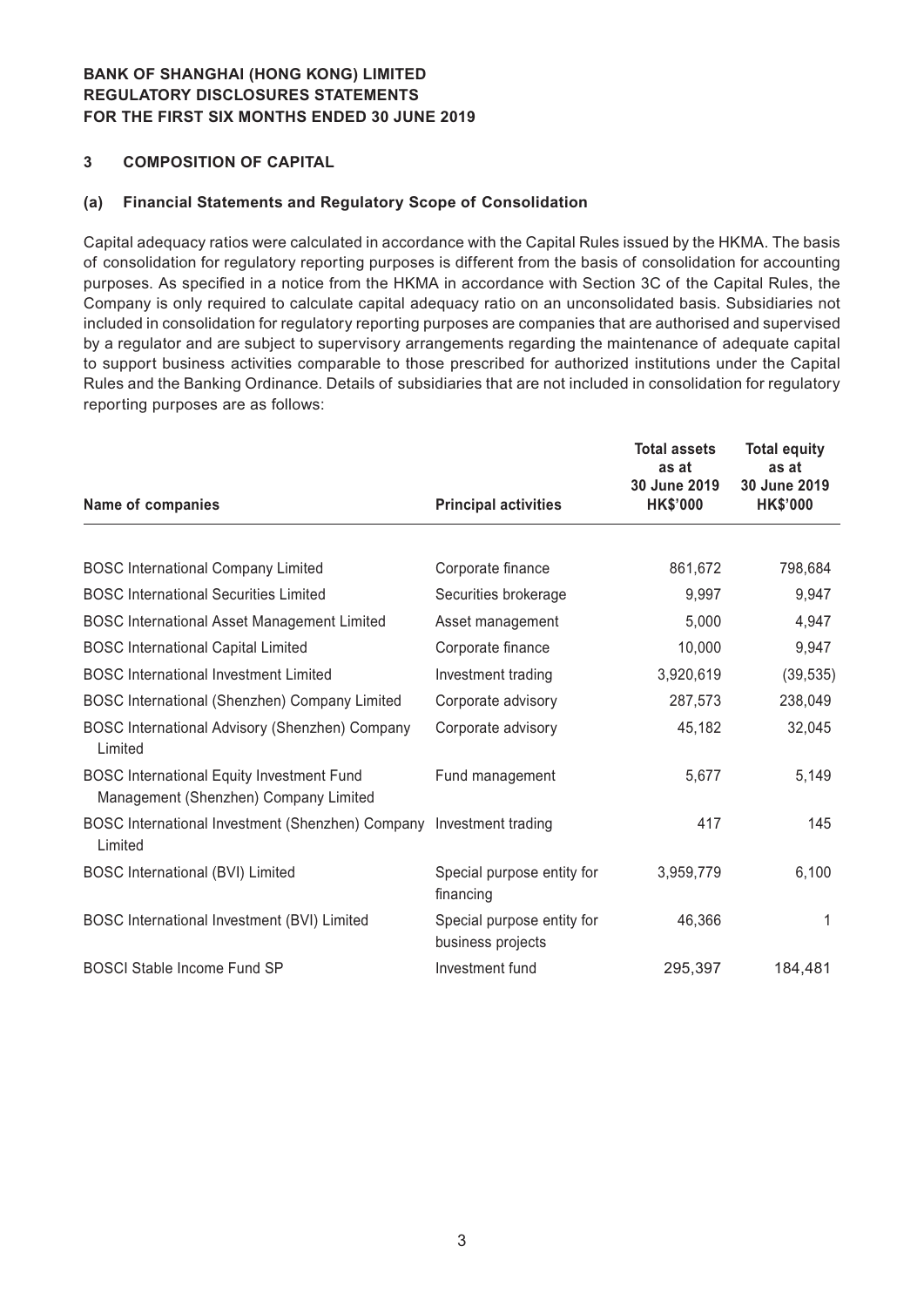## **3 COMPOSITION OF CAPITAL (CONTINUED)**

#### **(b) Capital Adequacy and Reconciliation of Regulatory Capital to the Balance Sheet**

#### **Table 1 : Reconciliation of Regulatory Scope Consolidated Balance Sheet to Capital Components**

|                                                                            | <b>Balance sheet</b><br>as in published<br>disclosure<br>statements | <b>Under</b><br>regulatory<br>scope of<br>consolidation | <b>Cross</b><br>reference<br>to Capital<br><b>Disclosures</b> |
|----------------------------------------------------------------------------|---------------------------------------------------------------------|---------------------------------------------------------|---------------------------------------------------------------|
|                                                                            | As at<br>30 June 2019                                               | As at<br>30 June 2019                                   |                                                               |
|                                                                            | HK\$'000                                                            | HK\$'000                                                |                                                               |
| <b>Assets</b>                                                              |                                                                     |                                                         |                                                               |
| Cash and balances from banks and central bank                              | 652,128                                                             | 471,035                                                 |                                                               |
| of which: collective provision eligible for inclusion in Tier 2<br>capital |                                                                     | 88                                                      | (1)                                                           |
| Placements with and advances to banks                                      | 1,973,228                                                           | 1,973,228                                               |                                                               |
| of which: collective provision eligible for inclusion in Tier 2<br>capital |                                                                     | 420                                                     | (2)                                                           |
| Financial assets at fair value through profit and loss                     | 660,281                                                             | 108,511                                                 |                                                               |
| Derivative financial assets                                                | 23,005                                                              | 23,005                                                  |                                                               |
| Loans and advances to customers                                            | 14,887,327                                                          | 14,887,327                                              |                                                               |
| of which: collective provision eligible for inclusion in Tier 2<br>capital |                                                                     | 196,444                                                 | (3)                                                           |
| Investment securities                                                      | 9,736,544                                                           | 5,231,275                                               |                                                               |
| of which: collective provision eligible for inclusion in Tier 2<br>capital |                                                                     | 3,917                                                   | (4)                                                           |
| Interests in associate                                                     | 227                                                                 |                                                         |                                                               |
| Investment in subsidiary                                                   |                                                                     | 780,000                                                 |                                                               |
| Property and equipment                                                     | 15,011                                                              | 9,945                                                   |                                                               |
| Intangible assets                                                          | 4,289                                                               | 4,226                                                   | (5)                                                           |
| Deferred tax assets                                                        | 35,099                                                              | 29,990                                                  | (6)                                                           |
| of which: deferred tax liabilities related to intangible assets            |                                                                     | 524                                                     | (7)                                                           |
| Other assets                                                               | 388,821                                                             | 257,327                                                 |                                                               |
| <b>Total assets</b>                                                        | 28,375,960                                                          | 23,775,869                                              |                                                               |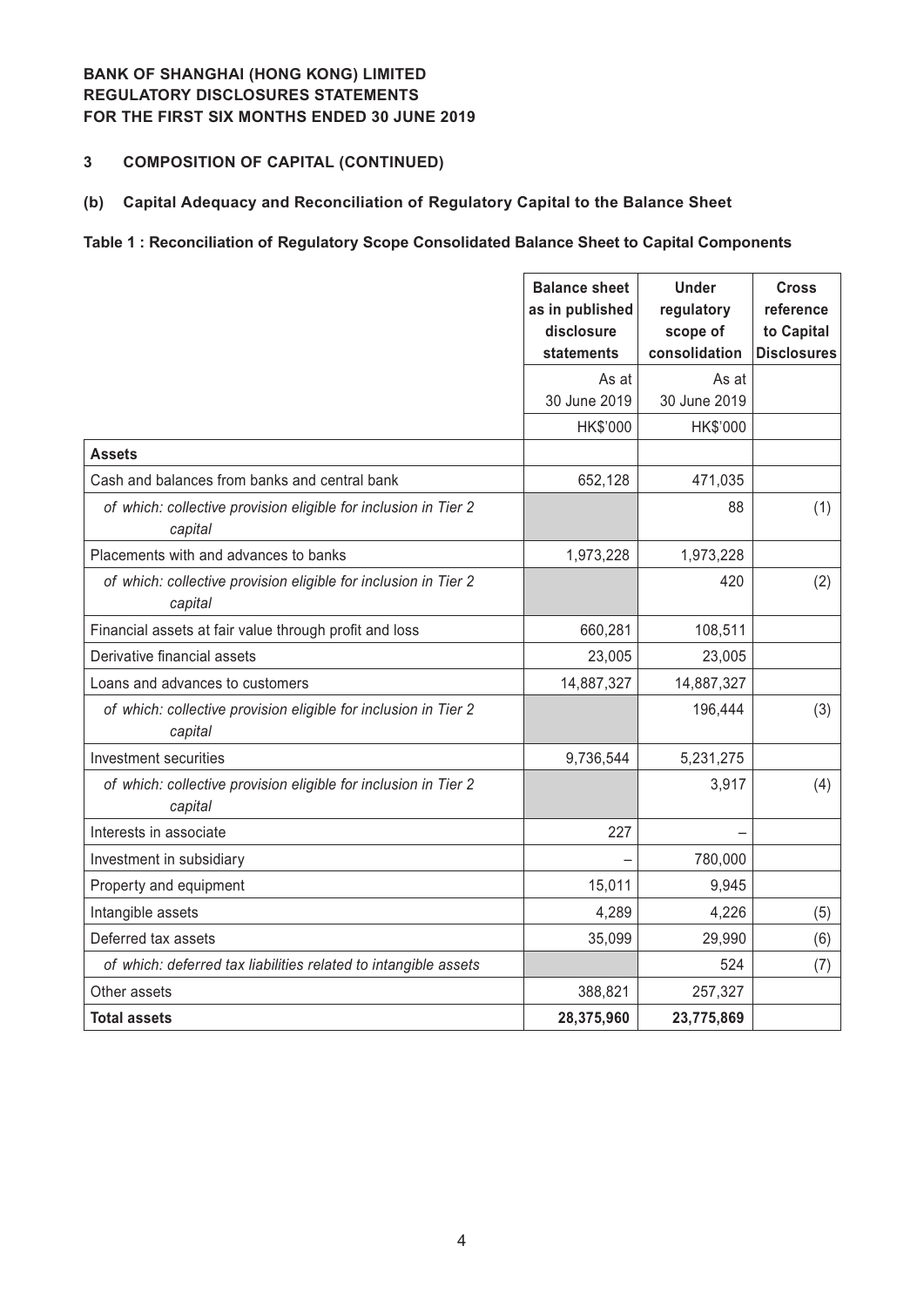#### **3 COMPOSITION OF CAPITAL (CONTINUED)**

## **(b) Capital Adequacy and Reconciliation of Regulatory Capital to the Balance Sheet (continued)**

#### **Table 1 : Reconciliation of Regulatory Scope Consolidated Balance Sheet to Capital Components (continued)**

|                                                                            | <b>Balance sheet</b><br>as in published<br>disclosure<br>statements | <b>Under</b><br>regulatory<br>scope of<br>consolidation | <b>Cross</b><br>reference<br>to Capital<br><b>Disclosures</b> |
|----------------------------------------------------------------------------|---------------------------------------------------------------------|---------------------------------------------------------|---------------------------------------------------------------|
|                                                                            | As at<br>30 June 2019                                               | As at<br>30 June 2019                                   |                                                               |
|                                                                            | HK\$'000                                                            | HK\$'000                                                |                                                               |
| <b>Liabilities</b>                                                         |                                                                     |                                                         |                                                               |
| Deposits from customers                                                    | 10,347,469                                                          | 10,355,159                                              |                                                               |
| Deposits from banks                                                        | 5,333,988                                                           | 5,333,988                                               |                                                               |
| <b>Trading liabilities</b>                                                 | 122,190                                                             |                                                         |                                                               |
| Derivative financial liabilities                                           | 25,572                                                              | 25,572                                                  |                                                               |
| Certificates of deposit and other debt securities issued                   | 6,995,921                                                           | 3,104,200                                               |                                                               |
| Current tax payable                                                        | 63,216                                                              | 35,874                                                  |                                                               |
| Other liabilities                                                          | 659,229                                                             | 273,816                                                 |                                                               |
| of which: collective provision eligible for inclusion in Tier 2<br>capital |                                                                     | 1,929                                                   | (8)                                                           |
| <b>Total liabilities</b>                                                   | 23,547,585                                                          | 19,128,609                                              |                                                               |
| <b>Equity</b>                                                              |                                                                     |                                                         |                                                               |
| Share capital                                                              | 4,000,000                                                           | 4,000,000                                               | (9)                                                           |
| of which: amount eligible for CET1                                         | 4,000,000                                                           | 4,000,000                                               |                                                               |
| of which: amount eligible for AT1                                          |                                                                     |                                                         |                                                               |
| Retained profits                                                           | 801,761                                                             | 625,321                                                 | (10)                                                          |
| Other reserves                                                             | 26,614                                                              | 21,939                                                  | (11)                                                          |
| of which: regulatory reserves                                              |                                                                     |                                                         | (12)                                                          |
| <b>Total equity</b>                                                        | 4,828,375                                                           | 4,647,260                                               |                                                               |
| <b>Total equity and liabilities</b>                                        | 28,375,960                                                          | 23,775,869                                              |                                                               |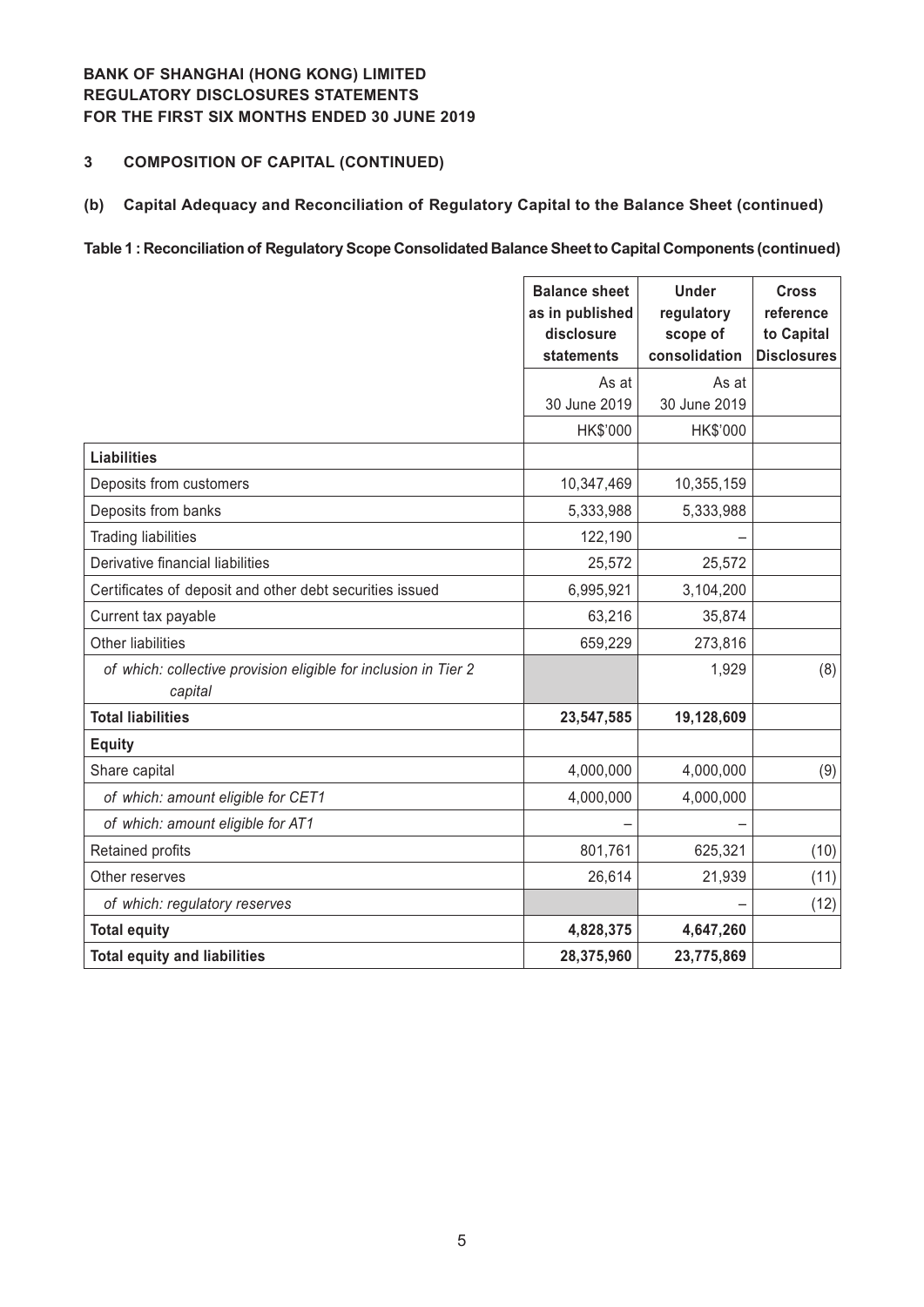#### **3 COMPOSITION OF CAPITAL (CONTINUED)**

## **(b) Capital Adequacy and Reconciliation of Regulatory Capital to the Balance Sheet (continued)**

#### **Table 2 : Capital Disclosures**

As the Company does not have any capital deduction qualified for transition arrangement under section 3 of Schedule 4H of the Banking (Capital) Rules ("**BCR**"), the Company has applied full capital deductions under BCR and the Company adopted this Capital Disclosures Template for making disclosures specified in the relevant subsections of section 24 of Banking (Disclosures) Rules.

|                |                                                                                                                       | (a)             | (b)                                                                                                                          |
|----------------|-----------------------------------------------------------------------------------------------------------------------|-----------------|------------------------------------------------------------------------------------------------------------------------------|
|                |                                                                                                                       | <b>HK\$'000</b> | Source based<br>on reference<br>numbers/letters<br>of the balance<br>sheet under the<br>regulatory scope<br>of consolidation |
|                | <b>CET1 capital: instruments and reserves</b>                                                                         |                 |                                                                                                                              |
|                | Directly issued qualifying CET1 capital instruments plus any related share premium                                    | 4,000,000       | (9)                                                                                                                          |
| $\overline{2}$ | Retained earnings                                                                                                     | 625,321         | (10)                                                                                                                         |
| 3              | Disclosed reserves                                                                                                    | 21,939          | (11)                                                                                                                         |
| 4              | Directly issued capital subject to phase-out arrangements from CET1 (only applicable to non-joint stock<br>companies) | Not applicable  | Not applicable                                                                                                               |

|                | Directly issued capital subject to phase-out arrangements from OLTT formy applicable to holl-joint stock<br>companies)                                                                     | <b><i>INOL applicable</i></b> | <b><i>INVEGPPROGRE</i></b> |
|----------------|--------------------------------------------------------------------------------------------------------------------------------------------------------------------------------------------|-------------------------------|----------------------------|
| 5              | Minority interests arising from CET1 capital instruments issued by consolidated bank subsidiaries and<br>held by third parties (amount allowed in CET1 capital of the consolidation group) |                               |                            |
| 6              | CET1 capital before regulatory adjustments                                                                                                                                                 | 4,647,260                     |                            |
|                | <b>CET1 capital: regulatory deductions</b>                                                                                                                                                 |                               |                            |
| $\overline{7}$ | Valuation adjustments                                                                                                                                                                      |                               |                            |
| 8              | Goodwill (net of associated deferred tax liabilities)                                                                                                                                      |                               |                            |
| 9              | Other intangible assets (net of associated deferred tax liabilities)                                                                                                                       | 3,702                         | $(5) - (7)$                |
| 10             | Deferred tax assets (net of deferred tax liabilities)                                                                                                                                      | 30,514                        | $(6) + (7)$                |
| 11             | Cash flow hedge reserve                                                                                                                                                                    |                               |                            |
| 12             | Excess of total EL amount over total eligible provisions under the IRB approach                                                                                                            |                               |                            |
| 13             | Credit-enhancing interest-only strip, and any gain-on-sale and other increase in the CET1 capital arising<br>from securitization transactions                                              |                               |                            |
| 14             | Gains and losses due to changes in own credit risk on fair valued liabilities                                                                                                              |                               |                            |
| 15             | Defined benefit pension fund net assets (net of associated deferred tax liabilities)                                                                                                       |                               |                            |
| 16             | Investments in own CET1 capital instruments (if not already netted off paid-in capital on reported<br>balance sheet)                                                                       |                               |                            |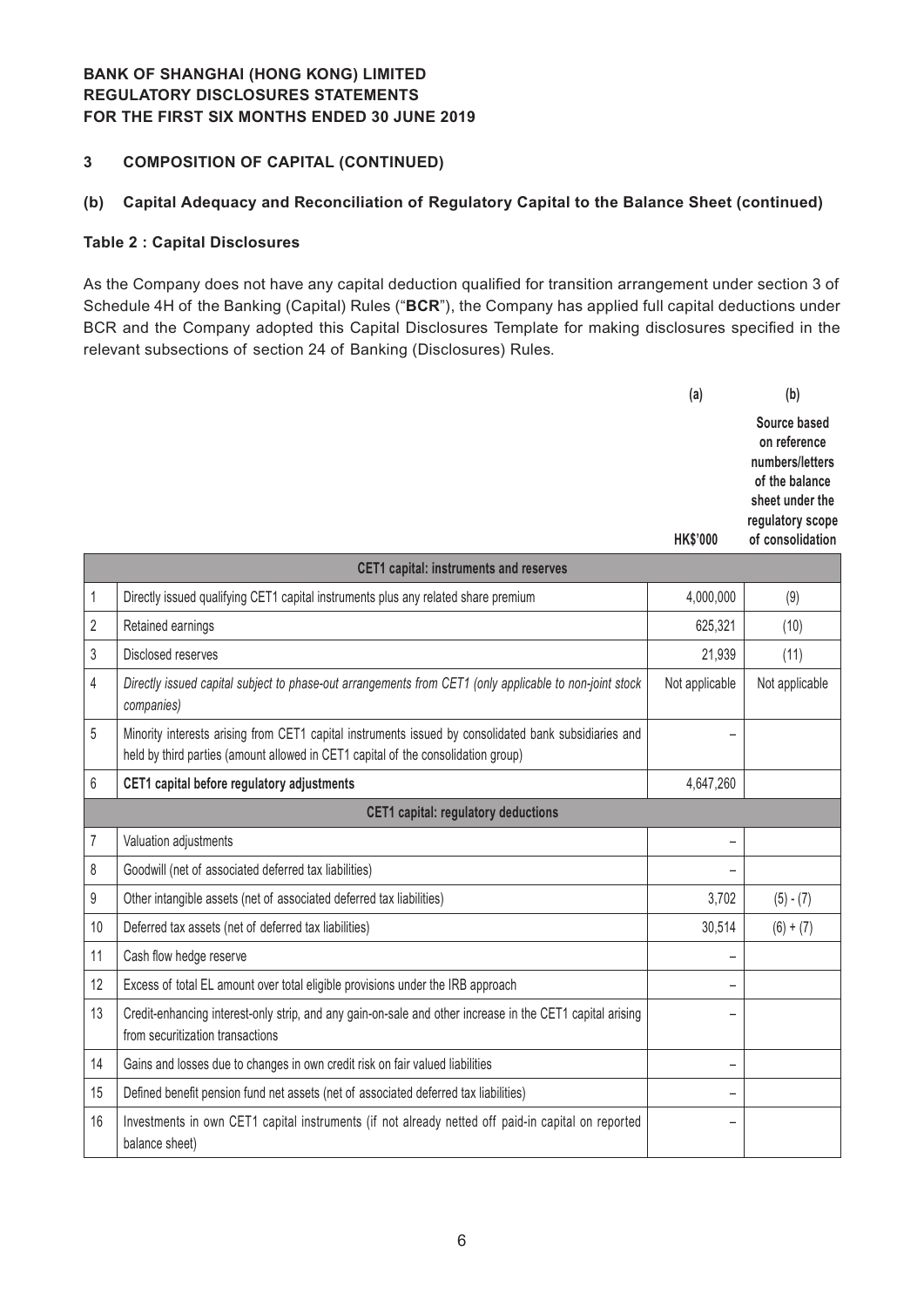# **3 COMPOSITION OF CAPITAL (CONTINUED)**

# **(b) Capital Adequacy and Reconciliation of Regulatory Capital to the Balance Sheet (continued)**

|                 |                                                                                                                                                                                          | (a)             | (b)                                                                                                                          |
|-----------------|------------------------------------------------------------------------------------------------------------------------------------------------------------------------------------------|-----------------|------------------------------------------------------------------------------------------------------------------------------|
|                 |                                                                                                                                                                                          | <b>HK\$'000</b> | Source based<br>on reference<br>numbers/letters<br>of the balance<br>sheet under the<br>regulatory scope<br>of consolidation |
| 17              | Reciprocal cross-holdings in CET1 capital instruments                                                                                                                                    |                 |                                                                                                                              |
| 18              | Insignificant capital investments in CET1 capital instruments issued by financial sector entities that are<br>outside the scope of regulatory consolidation (amount above 10% threshold) |                 |                                                                                                                              |
| 19              | Significant capital investments in CET1 capital instruments issued by financial sector entities that are<br>outside the scope of regulatory consolidation (amount above 10% threshold)   | 322,229         |                                                                                                                              |
| 20              | Mortgage servicing rights (net of associated deferred tax liabilities)                                                                                                                   | Not applicable  | Not applicable                                                                                                               |
| 21              | Deferred tax assets arising from temporary differences (net of associated deferred tax liabilities)                                                                                      | Not applicable  | Not applicable                                                                                                               |
| 22              | Amount exceeding the 15% threshold                                                                                                                                                       | Not applicable  | Not applicable                                                                                                               |
| 23              | of which: significant investments in the ordinary share of financial sector entities                                                                                                     | Not applicable  | Not applicable                                                                                                               |
| 24              | of which: mortgage servicing rights                                                                                                                                                      | Not applicable  | Not applicable                                                                                                               |
| 25              | of which: deferred tax assets arising from temporary differences                                                                                                                         | Not applicable  | Not applicable                                                                                                               |
| 26              | National specific regulatory adjustments applied to CET1 capital                                                                                                                         |                 |                                                                                                                              |
| 26a             | Cumulative fair value gains arising from the revaluation of land and buildings (own-use and investment<br>properties)                                                                    |                 |                                                                                                                              |
| 26 <sub>b</sub> | Regulatory reserve for general banking risks                                                                                                                                             |                 |                                                                                                                              |
| 26c             | Securitization exposures specified in a notice given by the MA                                                                                                                           |                 |                                                                                                                              |
| 26d             | Cumulative losses below depreciated cost arising from the institution's holdings of land and buildings                                                                                   |                 |                                                                                                                              |
| 26e             | Capital shortfall of regulated non-bank subsidiaries                                                                                                                                     |                 |                                                                                                                              |
| 26f             | Capital investment in a connected company which is a commercial entity (amount above 15% of the<br>reporting institution's capital base)                                                 |                 |                                                                                                                              |
| 27              | Regulatory deductions applied to CET1 capital due to insufficient AT1 capital and Tier 2 capital to cover<br>deductions                                                                  |                 |                                                                                                                              |
| 28              | Total regulatory deductions to CET1 capital                                                                                                                                              | 356,445         |                                                                                                                              |
| 29              | <b>CET1</b> capital                                                                                                                                                                      | 4,290,815       |                                                                                                                              |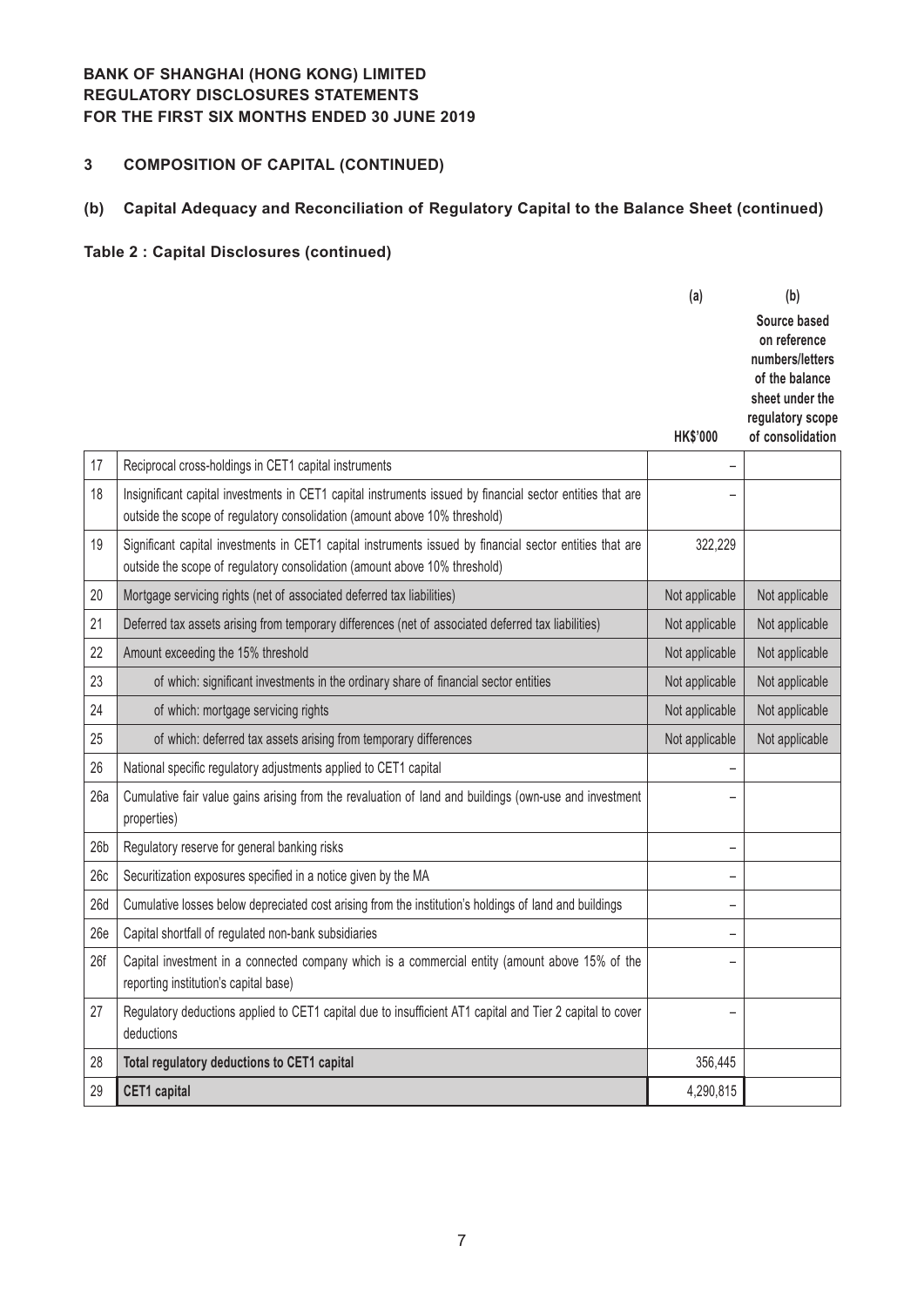# **3 COMPOSITION OF CAPITAL (CONTINUED)**

# **(b) Capital Adequacy and Reconciliation of Regulatory Capital to the Balance Sheet (continued)**

|    |                                                                                                                                                                                         | (a)<br><b>HK\$'000</b>   | (b)<br>Source based<br>on reference<br>numbers/letters<br>of the balance<br>sheet under the<br>regulatory scope<br>of consolidation |
|----|-----------------------------------------------------------------------------------------------------------------------------------------------------------------------------------------|--------------------------|-------------------------------------------------------------------------------------------------------------------------------------|
|    | AT1 capital: instruments                                                                                                                                                                |                          |                                                                                                                                     |
| 30 | Qualifying AT1 capital instruments plus any related share premium                                                                                                                       |                          |                                                                                                                                     |
| 31 | of which: classified as equity under applicable accounting standards                                                                                                                    | <u>.</u>                 |                                                                                                                                     |
| 32 | of which: classified as liabilities under applicable accounting standards                                                                                                               | -                        |                                                                                                                                     |
| 33 | Capital instruments subject to phase-out arrangements from AT1 capital                                                                                                                  | $\overline{\phantom{0}}$ |                                                                                                                                     |
| 34 | AT1 capital instruments issued by consolidated bank subsidiaries and held by third parties (amount<br>allowed in AT1 capital of the consolidation group)                                | -                        |                                                                                                                                     |
| 35 | of which: AT1 capital instruments issued by subsidiaries subject to phase-out arrangements                                                                                              | -                        |                                                                                                                                     |
| 36 | AT1 capital before regulatory deductions                                                                                                                                                | -                        |                                                                                                                                     |
|    | AT1 capital: regulatory deductions                                                                                                                                                      |                          |                                                                                                                                     |
| 37 | Investments in own AT1 capital instruments                                                                                                                                              | $\overline{\phantom{0}}$ |                                                                                                                                     |
| 38 | Reciprocal cross-holdings in AT1 capital instruments                                                                                                                                    | $\overline{\phantom{0}}$ |                                                                                                                                     |
| 39 | Insignificant capital investments in AT1 capital instruments issued by financial sector entities that are<br>outside the scope of regulatory consolidation (amount above 10% threshold) |                          |                                                                                                                                     |
| 40 | Significant capital investments in AT1 capital instruments issued by financial sector entities that are<br>outside the scope of regulatory consolidation                                | $\overline{\phantom{0}}$ |                                                                                                                                     |
| 41 | National specific regulatory adjustments applied to AT1 capital                                                                                                                         | $\overline{\phantom{0}}$ |                                                                                                                                     |
| 42 | Regulatory deductions applied to AT1 capital due to insufficient Tier 2 capital to cover deductions                                                                                     | $\overline{\phantom{0}}$ |                                                                                                                                     |
| 43 | Total regulatory deductions to AT1 capital                                                                                                                                              | -                        |                                                                                                                                     |
| 44 | AT1 capital                                                                                                                                                                             |                          |                                                                                                                                     |
| 45 | Tier 1 capital (T1 = CET1 + AT1)                                                                                                                                                        | 4,290,815                |                                                                                                                                     |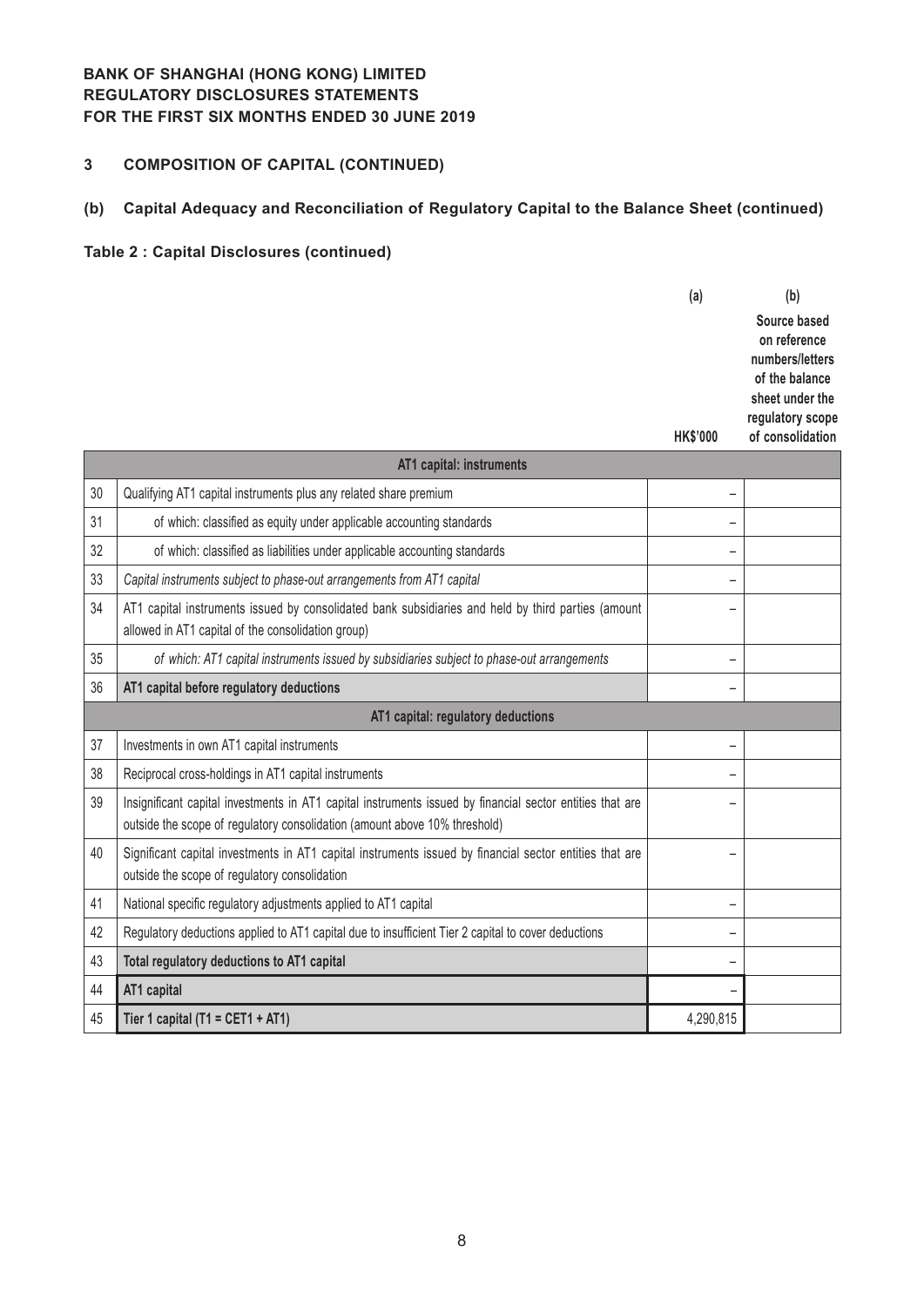# **3 COMPOSITION OF CAPITAL (CONTINUED)**

# **(b) Capital Adequacy and Reconciliation of Regulatory Capital to the Balance Sheet (continued)**

|     |                                                                                                                                                                                            | (a)<br><b>HK\$'000</b>   | (b)<br>Source based<br>on reference<br>numbers/letters<br>of the balance<br>sheet under the<br>regulatory scope<br>of consolidation |
|-----|--------------------------------------------------------------------------------------------------------------------------------------------------------------------------------------------|--------------------------|-------------------------------------------------------------------------------------------------------------------------------------|
|     | Tier 2 capital: instruments and provisions                                                                                                                                                 |                          |                                                                                                                                     |
| 46  | Qualifying Tier 2 capital instruments plus any related share premium                                                                                                                       |                          |                                                                                                                                     |
| 47  | Capital instruments subject to phase-out arrangements from Tier 2 capital                                                                                                                  | -                        |                                                                                                                                     |
| 48  | Tier 2 capital instruments issued by consolidated bank subsidiaries and held by third parties (amount<br>allowed in Tier 2 capital of the consolidation group)                             |                          |                                                                                                                                     |
| 49  | of which: capital instruments issued by subsidiaries subject to phase-out arrangements                                                                                                     |                          |                                                                                                                                     |
| 50  | Collective provisions and regulatory reserve for general banking risks eligible for inclusion in Tier 2<br>capital                                                                         | 202,798                  | $(1) + (2) + (3) +$<br>$(4) + (8)$                                                                                                  |
| 51  | Tier 2 capital before regulatory deductions                                                                                                                                                | 202,798                  |                                                                                                                                     |
|     | Tier 2 capital: regulatory deductions                                                                                                                                                      |                          |                                                                                                                                     |
| 52  | Investments in own Tier 2 capital instruments                                                                                                                                              | $\overline{\phantom{0}}$ |                                                                                                                                     |
| 53  | Reciprocal cross-holdings in Tier 2 capital instruments                                                                                                                                    |                          |                                                                                                                                     |
| 54  | Insignificant capital investments in Tier 2 capital instruments issued by financial sector entities that are<br>outside the scope of regulatory consolidation (amount above 10% threshold) | -                        |                                                                                                                                     |
| 55  | Significant capital investments in Tier 2 capital instruments issued by financial sector entities that are<br>outside the scope of regulatory consolidation                                | $\overline{\phantom{0}}$ |                                                                                                                                     |
| 56  | National specific regulatory adjustments applied to Tier 2 capital                                                                                                                         | $\overline{\phantom{0}}$ |                                                                                                                                     |
| 56a | Add back of cumulative fair value gains arising from the revaluation of land and buildings (own-use and<br>investment properties) eligible for inclusion in Tier 2 capital                 | -                        |                                                                                                                                     |
| 57  | Total regulatory adjustments to Tier 2 capital                                                                                                                                             |                          |                                                                                                                                     |
| 58  | <b>Tier 2 capital</b>                                                                                                                                                                      | 202,798                  |                                                                                                                                     |
| 59  | Total regulatory capital (Total capital=Tier 1+Tier 2)                                                                                                                                     | 4,493,613                |                                                                                                                                     |
| 60  | Total risk weighted assets                                                                                                                                                                 | 19,912,970               |                                                                                                                                     |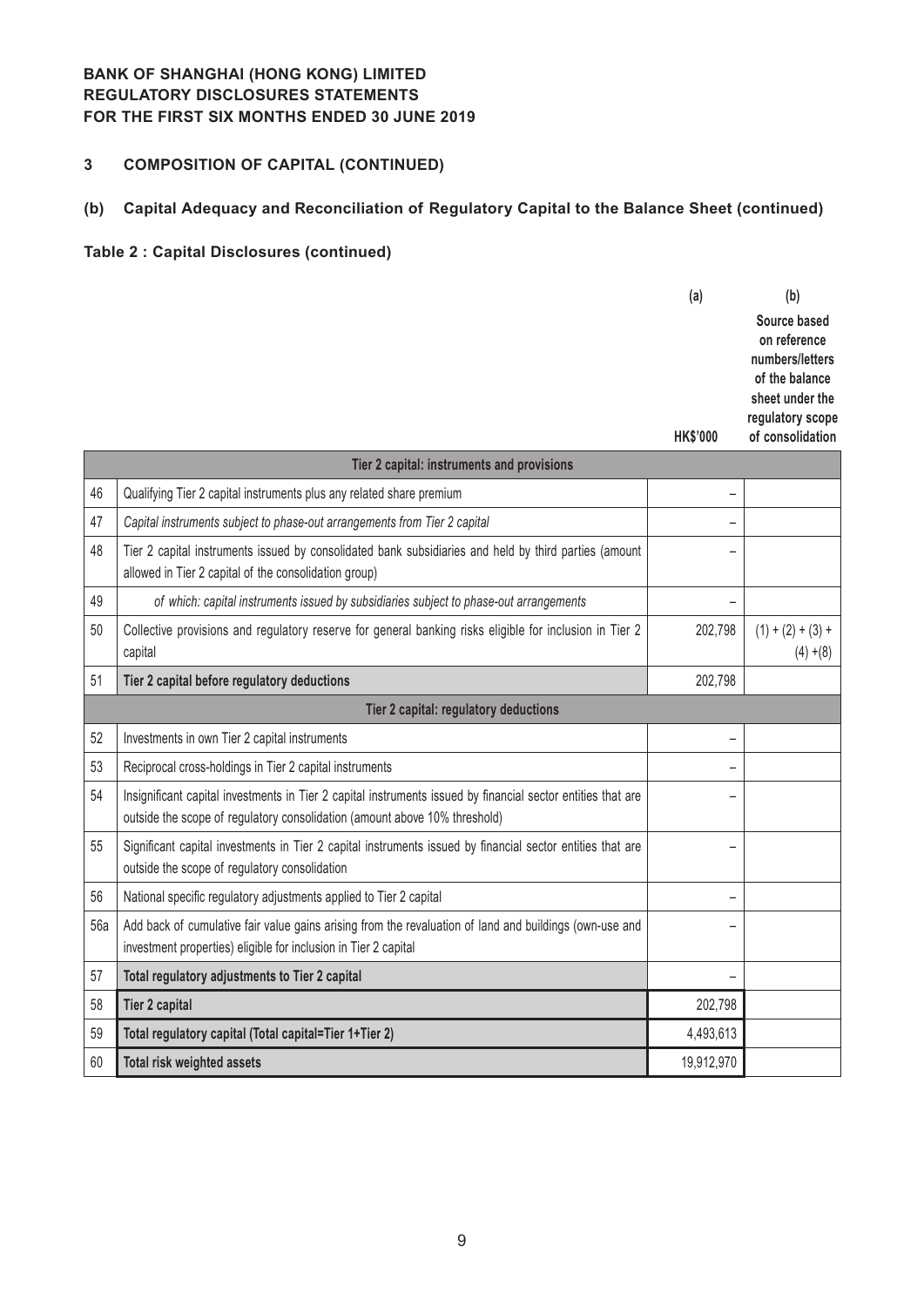# **3 COMPOSITION OF CAPITAL (CONTINUED)**

# **(b) Capital Adequacy and Reconciliation of Regulatory Capital to the Balance Sheet (continued)**

|    |                                                                                                                                                                             | (a)             | (b)                                                               |
|----|-----------------------------------------------------------------------------------------------------------------------------------------------------------------------------|-----------------|-------------------------------------------------------------------|
|    |                                                                                                                                                                             |                 | Source based<br>on reference<br>numbers/letters<br>of the balance |
|    |                                                                                                                                                                             |                 | sheet under the<br>regulatory scope                               |
|    |                                                                                                                                                                             | <b>HK\$'000</b> | of consolidation                                                  |
|    | Capital ratios (as a percentage of risk weighted assets)                                                                                                                    |                 |                                                                   |
| 61 | <b>CET1</b> capital ratio                                                                                                                                                   | 21.5%           |                                                                   |
| 62 | Tier 1 capital ratio                                                                                                                                                        | 21.5%           |                                                                   |
| 63 | <b>Total capital ratio</b>                                                                                                                                                  | 22.6%           |                                                                   |
| 64 | Institution-specific buffer requirement (capital conservation buffer plus countercyclical capital<br>buffer plus higher loss absorbency requirements)                       | 3.421%          |                                                                   |
| 65 | of which: capital conservation buffer requirement                                                                                                                           | 2.500%          |                                                                   |
| 66 | of which: bank specific countercyclical capital buffer requirement                                                                                                          | 0.921%          |                                                                   |
| 67 | of which: higher loss absorbency requirement                                                                                                                                |                 |                                                                   |
| 68 | CET1 (as a percentage of RWA) available after meeting minimum capital requirements                                                                                          | 14.6%           |                                                                   |
|    | National minima (if different from Basel 3 minimum)                                                                                                                         |                 |                                                                   |
| 69 | National CET1 minimum ratio                                                                                                                                                 | Not applicable  | Not applicable                                                    |
| 70 | National Tier 1 minimum ratio                                                                                                                                               | Not applicable  | Not applicable                                                    |
| 71 | National Total capital minimum ratio                                                                                                                                        | Not applicable  | Not applicable                                                    |
|    | Amounts below the thresholds for deduction (before risk weighting)                                                                                                          |                 |                                                                   |
| 72 | Insignificant capital investments in CET1, AT1 and Tier 2 capital instruments issued by financial sector<br>entities that are outside the scope of regulatory consolidation | -               |                                                                   |
| 73 | Significant capital investments in CET1 capital instruments issued by financial sector entities that are<br>outside the scope of regulatory consolidation                   | 461,305         |                                                                   |
| 74 | Mortgage servicing rights (net of related deferred tax liability)                                                                                                           | Not applicable  | Not applicable                                                    |
| 75 | Deferred tax assets arising from temporary differences (net of related deferred tax liability)                                                                              | Not applicable  | Not applicable                                                    |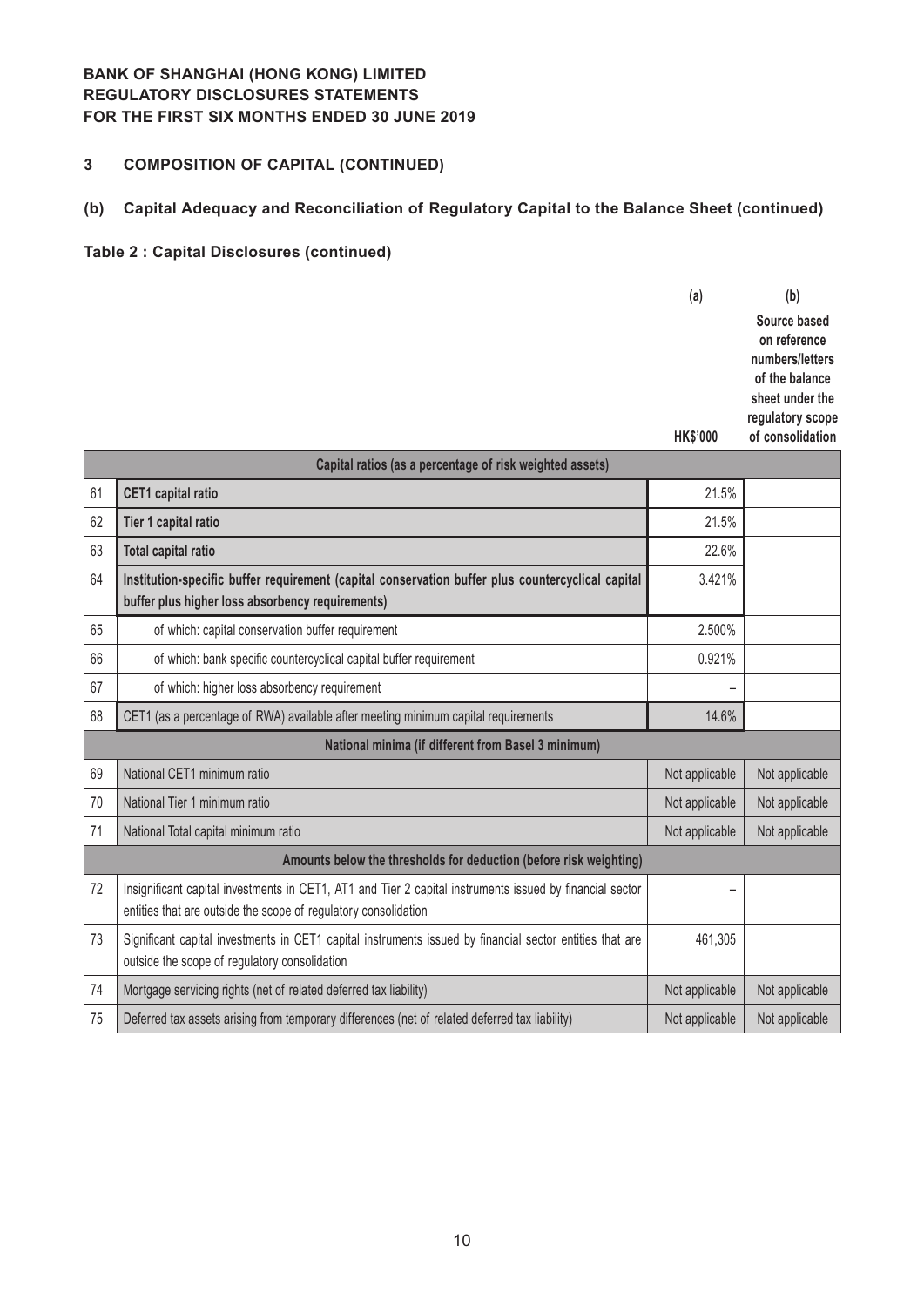# **3 COMPOSITION OF CAPITAL (CONTINUED)**

# **(b) Capital Adequacy and Reconciliation of Regulatory Capital to the Balance Sheet (continued)**

|    |                                                                                                                                                                                        | (a)                      | (b)                                                                                                                          |
|----|----------------------------------------------------------------------------------------------------------------------------------------------------------------------------------------|--------------------------|------------------------------------------------------------------------------------------------------------------------------|
|    |                                                                                                                                                                                        | <b>HK\$'000</b>          | Source based<br>on reference<br>numbers/letters<br>of the balance<br>sheet under the<br>regulatory scope<br>of consolidation |
|    | Applicable caps on the inclusion of provisions in Tier 2 capital                                                                                                                       |                          |                                                                                                                              |
| 76 | Provisions eligible for inclusion in Tier 2 in respect of exposures subject to the BSC approach, or the<br>STC approach and SEC-ERBA, SEC-SA and SEC-FBA (prior to application of cap) | 202,798                  |                                                                                                                              |
| 77 | Cap on inclusion of provisions in Tier 2 under the BSC approach, or the STC approach, and SEC-ERBA,<br>SEC-SA and SEC-FBA                                                              | 224,781                  |                                                                                                                              |
| 78 | Provisions eligible for inclusion in Tier 2 in respect of exposures subject to the IRB approach and<br>SEC-IRBA (prior to application of cap)                                          |                          |                                                                                                                              |
| 79 | Cap for inclusion of provisions in Tier 2 under the IRB approach and SEC-IRBA                                                                                                          |                          |                                                                                                                              |
|    | Capital instruments subject to phase-out arrangements                                                                                                                                  |                          |                                                                                                                              |
|    | (only applicable between 1 Jan 2018 and 1 Jan 2022)                                                                                                                                    |                          |                                                                                                                              |
| 80 | Current cap on CET1 capital instruments subject to phase-out arrangements                                                                                                              | Not applicable           | Not applicable                                                                                                               |
| 81 | Amount excluded from CET1 due to cap (excess over cap after redemptions and maturities)                                                                                                | Not applicable           | Not applicable                                                                                                               |
| 82 | Current cap on AT1 capital instruments subject to phase-out arrangements                                                                                                               |                          |                                                                                                                              |
| 83 | Amount excluded from AT1 capital due to cap (excess over cap after redemptions and maturities)                                                                                         | -                        |                                                                                                                              |
| 84 | Current cap on Tier 2 capital instruments subject to phase-out arrangements                                                                                                            | $\overline{\phantom{0}}$ |                                                                                                                              |
| 85 | Amount excluded from Tier 2 capital due to cap (excess over cap after redemptions and maturities)                                                                                      |                          |                                                                                                                              |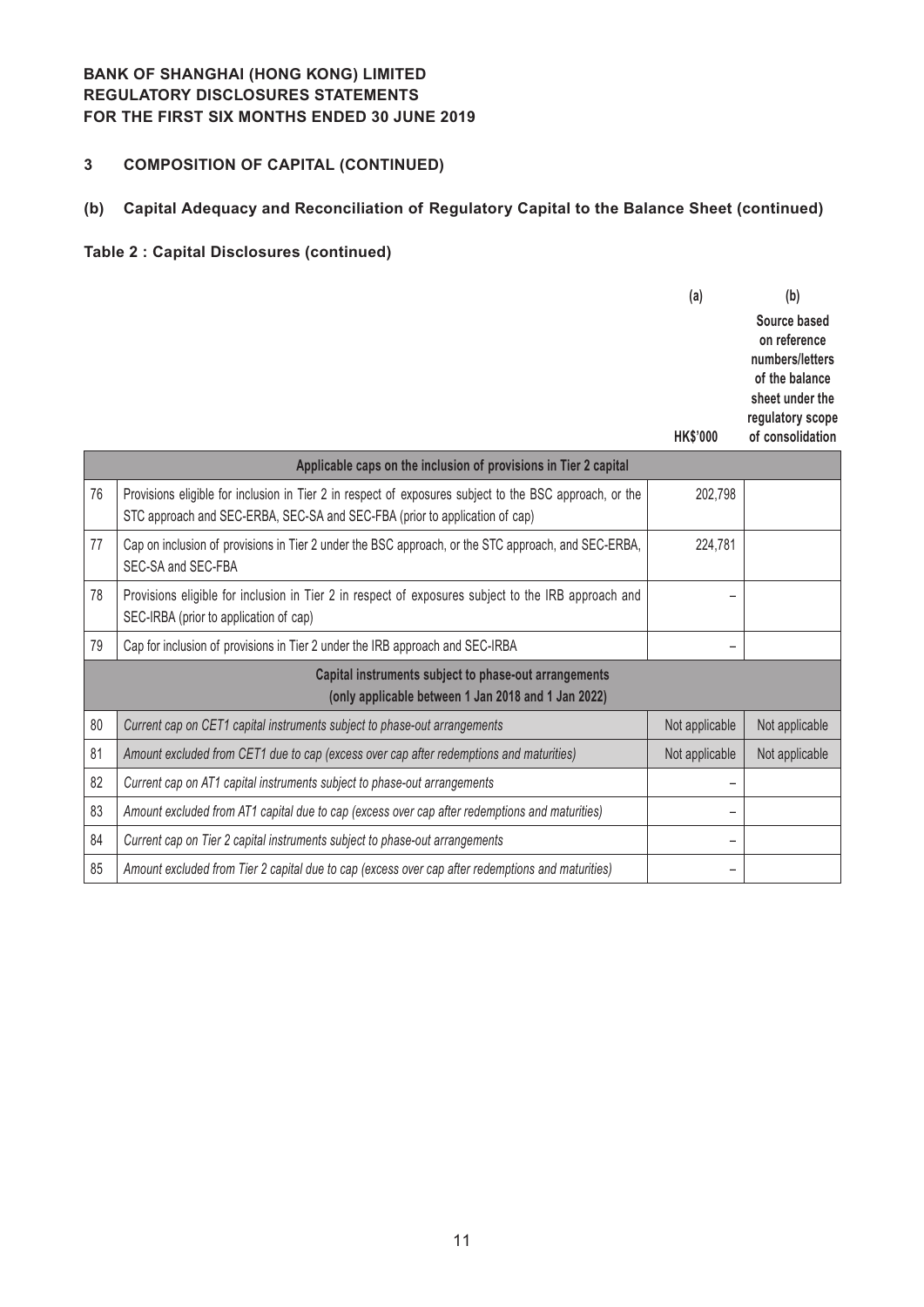# **3 COMPOSITION OF CAPITAL (CONTINUED)**

## **(b) Capital Adequacy and Reconciliation of Regulatory Capital to the Balance Sheet (continued)**

#### **Notes to the Table 2:**

Elements where a more conservative definition has been applied in the BCR relative to that set out in Basel III capital standards:

| <b>Row</b><br>No. | <b>Description</b>                                                                                                                                                                                                                                                                                                                                                                                                                                                                                                                                                                                                                                                                                                                                                                                                                                                                                                                                                                                                                                                                                                                                                                                                                                                                                         | Hong Kong basis | <b>Basel III basis</b> |  |
|-------------------|------------------------------------------------------------------------------------------------------------------------------------------------------------------------------------------------------------------------------------------------------------------------------------------------------------------------------------------------------------------------------------------------------------------------------------------------------------------------------------------------------------------------------------------------------------------------------------------------------------------------------------------------------------------------------------------------------------------------------------------------------------------------------------------------------------------------------------------------------------------------------------------------------------------------------------------------------------------------------------------------------------------------------------------------------------------------------------------------------------------------------------------------------------------------------------------------------------------------------------------------------------------------------------------------------------|-----------------|------------------------|--|
|                   | Other intangible assets (net of associated deferred<br>tax liabilities)                                                                                                                                                                                                                                                                                                                                                                                                                                                                                                                                                                                                                                                                                                                                                                                                                                                                                                                                                                                                                                                                                                                                                                                                                                    | 3,702           | 3,702                  |  |
| 9                 | Explanation<br>As set out in paragraph 87 of the Basel III text issued by the Basel Committee (December<br>2010), mortgage servicing rights ("MSRs") may be given limited recognition in CET1 capital<br>(and hence be excluded from deduction from CET1 capital up to the specified threshold). In<br>Hong Kong, an AI is required to follow the accounting treatment of including MSRs as part of<br>intangible assets reported in the AI's financial statements and to deduct MSRs in full from<br>CET1 capital. Therefore, the amount to be deducted as reported in row 9 may be greater than<br>that required under Basel III. The amount reported under the column "Basel III basis" in this<br>box represents the amount reported in row 9 (i.e. the amount reported under the "Hong Kong<br>basis") adjusted by reducing the amount of MSRs to be deducted to the extent not in excess<br>of the 10% threshold set for MSRs and the aggregate 15% threshold set for MSRs, DTAs<br>arising from temporary differences and significant investments in CET1 capital instruments<br>issued by financial sector entities (excluding those that are loans, facilities or other credit<br>exposures to connected companies) under Basel III.                                                              |                 |                        |  |
|                   | Deferred tax assets (net of associated deferred tax<br>liabilities)                                                                                                                                                                                                                                                                                                                                                                                                                                                                                                                                                                                                                                                                                                                                                                                                                                                                                                                                                                                                                                                                                                                                                                                                                                        | 30,514          |                        |  |
| 10                | Explanation<br>As set out in paragraphs 69 and 87 of the Basel III text issued by the Basel Committee<br>(December 2010), DTAs of the bank to be realized are to be deducted, whereas DTAs which<br>relate to temporary differences may be given limited recognition in CET1 capital (and hence<br>be excluded from deduction from CET1 capital up to the specified threshold). In Hong Kong,<br>an AI is required to deduct all DTAs in full, irrespective of their origin, from CET1 capital.<br>Therefore, the amount to be deducted as reported in row 10 may be greater than that<br>required under Basel III. The amount reported under the column "Basel III basis" in this box<br>represents the amount reported in row 10 (i.e. the amount reported under the "Hong Kong<br>basis") adjusted by reducing the amount of DTAs to be deducted which relate to temporary<br>differences to the extent not in excess of the 10% threshold set for DTAs arising from<br>temporary differences and the aggregate 15% threshold set for MSRs, DTAs arising from<br>temporary differences and significant investments in CET1 capital instruments issued by<br>financial sector entities (excluding those that are loans, facilities or other credit exposures to<br>connected companies) under Basel III. |                 |                        |  |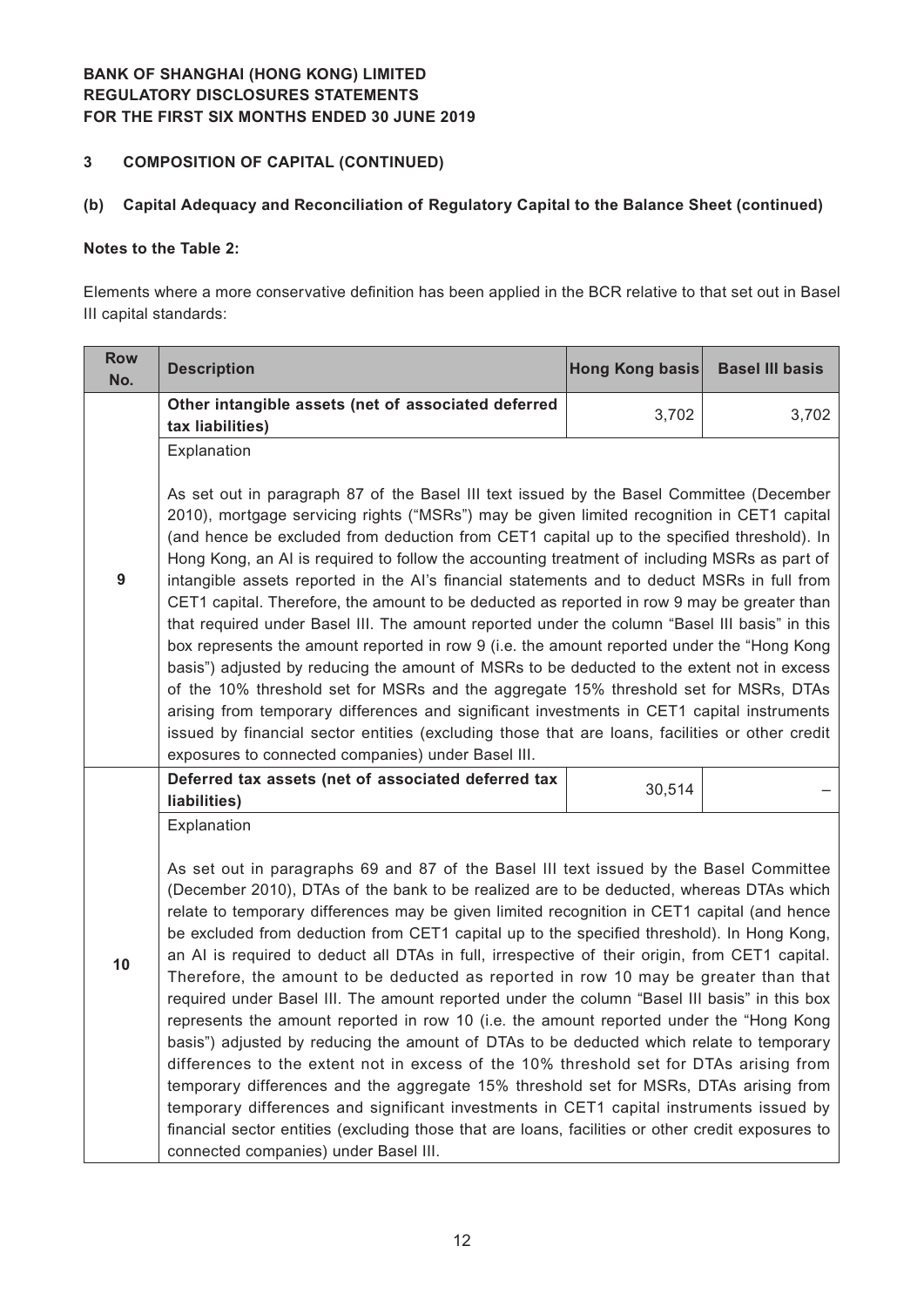# **3 COMPOSITION OF CAPITAL (CONTINUED)**

# **(b) Capital Adequacy and Reconciliation of Regulatory Capital to the Balance Sheet (continued)**

#### **Notes to the Table 2: (continued)**

| <b>Row</b><br>No. | <b>Description</b>                                                                                                                                                                                                                                                                                                                                                                                                                                                                                                                                                                                                                                                                                                                                                                                                                                                                                                                                                                                                                                                                                                                                                                                                                                                                                         | Hong Kong basis | <b>Basel III basis</b> |
|-------------------|------------------------------------------------------------------------------------------------------------------------------------------------------------------------------------------------------------------------------------------------------------------------------------------------------------------------------------------------------------------------------------------------------------------------------------------------------------------------------------------------------------------------------------------------------------------------------------------------------------------------------------------------------------------------------------------------------------------------------------------------------------------------------------------------------------------------------------------------------------------------------------------------------------------------------------------------------------------------------------------------------------------------------------------------------------------------------------------------------------------------------------------------------------------------------------------------------------------------------------------------------------------------------------------------------------|-----------------|------------------------|
|                   | Significant capital investments in CET1 capital<br>instruments issued by financial sector entities that<br>are outside the scope of regulatory consolidation<br>(amount above 10% threshold)                                                                                                                                                                                                                                                                                                                                                                                                                                                                                                                                                                                                                                                                                                                                                                                                                                                                                                                                                                                                                                                                                                               | 322,229         | 318,695                |
| 19                | Explanation<br>For the purpose of determining the total amount of significant capital investments in CET1<br>capital instruments issued by financial sector entities, an AI is required to aggregate any<br>amount of loans, facilities or other credit exposures provided by it to any of its connected<br>companies, where the connected company is a financial sector entity, as if such loans,<br>facilities or other credit exposures were direct holdings, indirect holdings or synthetic holdings<br>of the AI in the capital instruments of the financial sector entity, except where the AI<br>demonstrates to the satisfaction of the MA that any such loan was made, any such facility<br>was granted, or any such other credit exposure was incurred, in the ordinary course of the<br>Al's business. Therefore, the amount to be deducted as reported in row 19 may be greater<br>than that required under Basel III. The amount reported under the column "Basel III basis" in<br>this box represents the amount reported in row 19 (i.e. the amount reported under the "Hong"<br>Kong basis") adjusted by excluding the aggregate amount of loans, facilities or other credit<br>exposures to the AI's connected companies which were subject to deduction under the Hong<br>Kong approach. |                 |                        |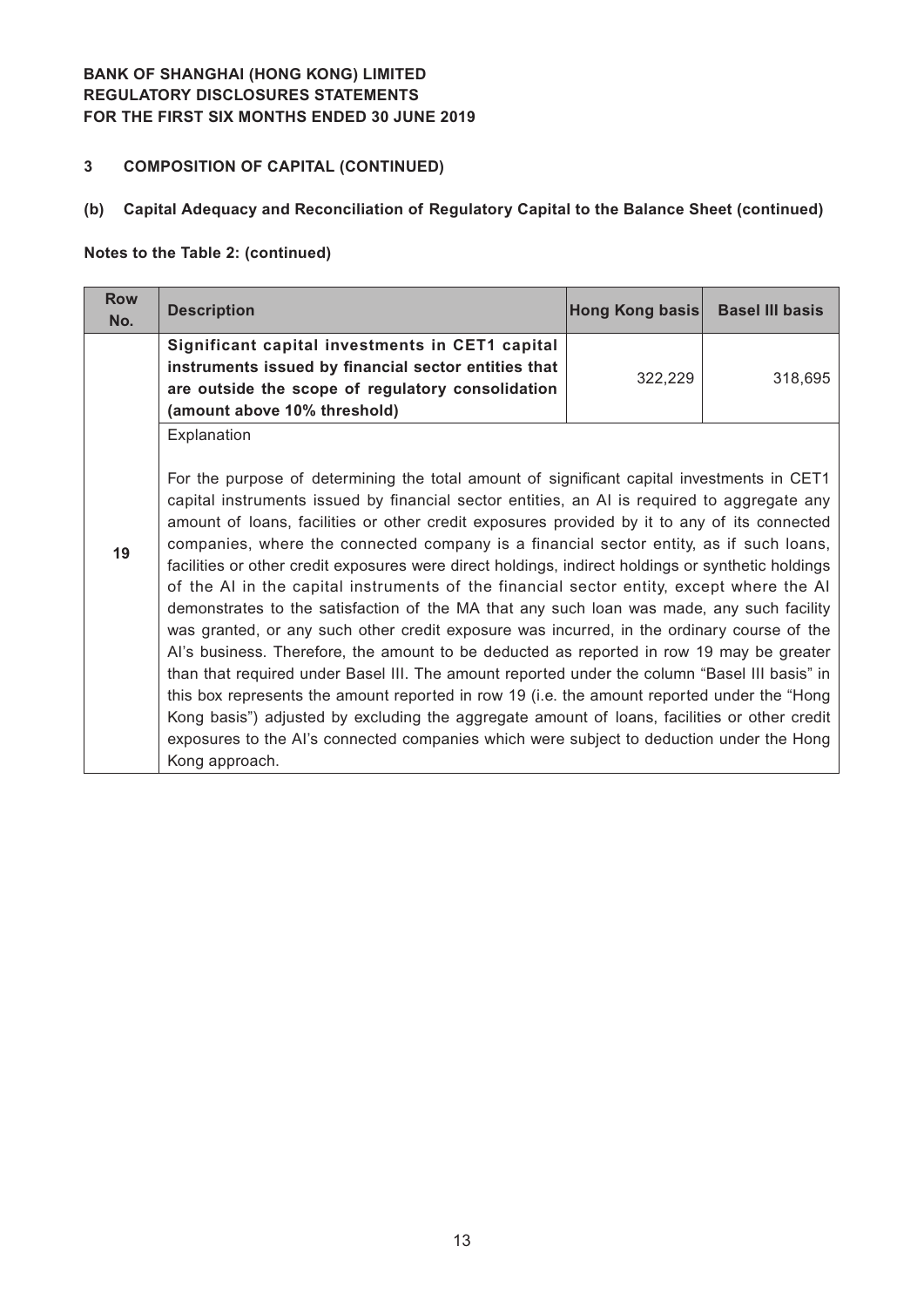# **COMPOSITION OF CAPITAL (CONTINUED)**

#### **(c) Main Features of Capital Instruments**

| 1              | <b>Issuer</b>                                                                                      | Bank of Shanghai (Hong<br>Kong) Limited | Bank of Shanghai (Hong<br>Kong) Limited |
|----------------|----------------------------------------------------------------------------------------------------|-----------------------------------------|-----------------------------------------|
| $\overline{2}$ | Unique identifier (eg CUSIP, ISIN or Bloomberg identifier for private<br>placement)                | <b>NA</b>                               | <b>NA</b>                               |
| 3              | Governing law(s) of the instrument                                                                 | Hong Kong                               | Hong Kong                               |
|                | Regulatory treatment                                                                               |                                         |                                         |
| 4              | <b>Transitional Basel III rules</b>                                                                | Common Equity Tier 1                    | Common Equity Tier 1                    |
| 5              | Post-transitional Basel III rules                                                                  | Common Equity Tier 1                    | Common Equity Tier 1                    |
| 6              | Eligible at solo/group/group & solo                                                                | Solo                                    | Solo                                    |
| 7              | Instrument type (types to be specified by each jurisdiction)                                       | Ordinary shares                         | Ordinary shares                         |
| 8              | Amount recognised in regulatory capital (Currency in million, as of<br>most recent reporting date) | HK\$2,200 million                       | HK\$1,800 million                       |
| 9              | Par value of instrument                                                                            | HK10 each                               | RMB10 each                              |
| 10             | Accounting classification                                                                          | Shareholders' equity                    | Shareholders' equity                    |
| 11             | Original date of issuance                                                                          | 12/2/1974                               | 3/1/2014                                |
| 12             | Perpetual or dated                                                                                 | Perpetual                               | Perpetual                               |
| 13             | Original maturity date                                                                             | No maturity                             | No maturity                             |
| 14             | Issuer call subject to prior supervisory approval                                                  | N <sub>o</sub>                          | N <sub>o</sub>                          |
| 15             | Optional call date, contingent call dates and redemption amount                                    | Not applicable                          | Not applicable                          |
| 16             | Subsequent call dates, if applicable                                                               | Not applicable                          | Not applicable                          |
|                | Coupons/dividends                                                                                  |                                         |                                         |
| 17             | Fixed or floating dividend/coupon                                                                  | Floating                                | Floating                                |
| 18             | Coupon rate and any related index                                                                  | Not applicable                          | Not applicable                          |
| 19             | Existence of a dividend stopper                                                                    | <b>No</b>                               | <b>No</b>                               |
| 20             | Fully discretionary, partially discretionary or mandatory                                          | Fully discretionary                     | Fully discretionary                     |
| 21             | Existence of step up or other incentive to redeem                                                  | <b>No</b>                               | No                                      |
| 22             | Noncumulative or cumulative                                                                        | Noncumulative                           | Noncumulative                           |
| 23             | Convertible or non-convertible                                                                     | Non-convertible                         | Non-convertible                         |
| 24             | If convertible, conversion trigger(s)                                                              | Not applicable                          | Not applicable                          |
| 25             | If convertible, fully or partially                                                                 | Not applicable                          | Not applicable                          |
| 26             | If convertible, conversion rate                                                                    | Not applicable                          | Not applicable                          |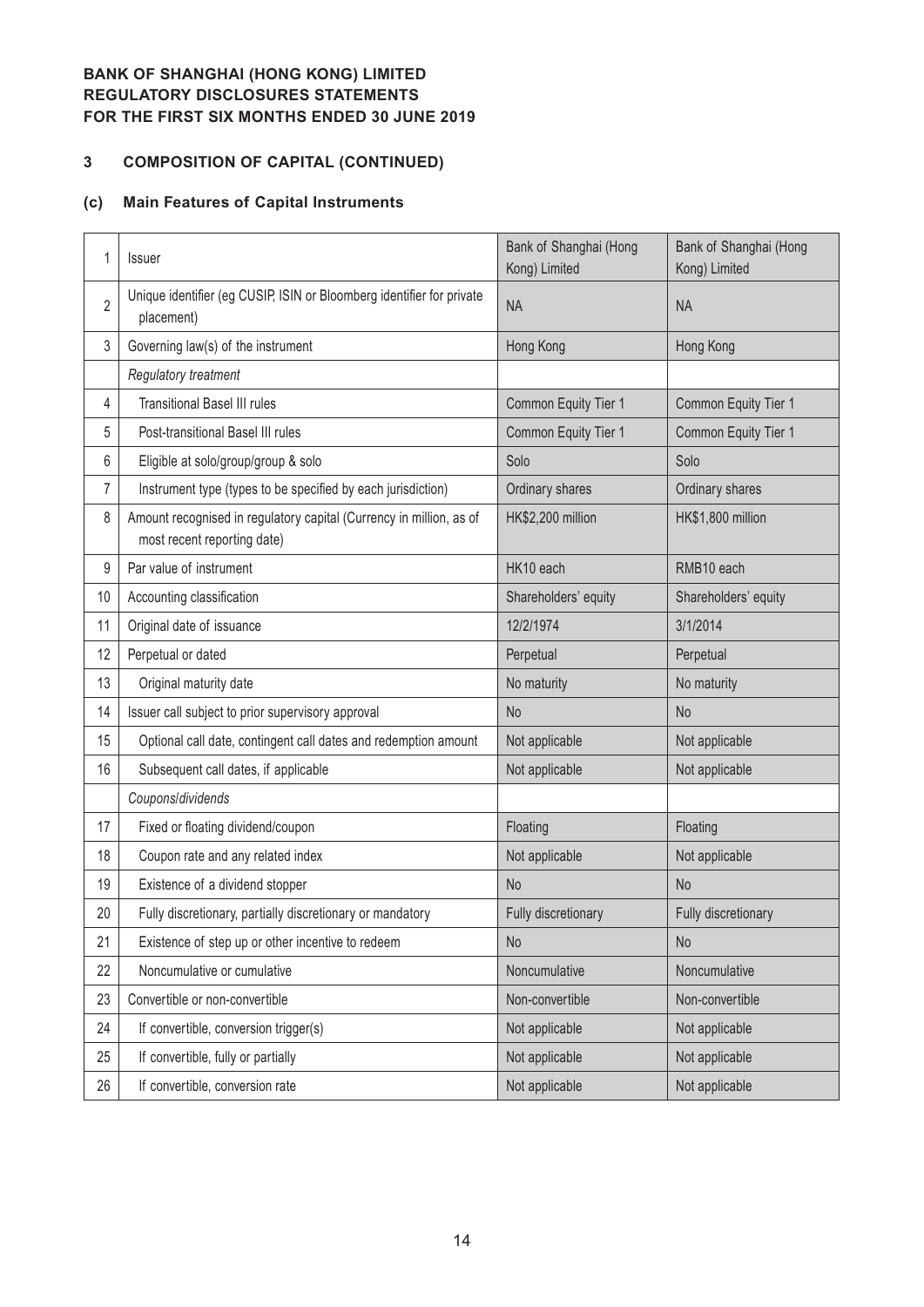# **3 COMPOSITION OF CAPITAL (CONTINUED)**

#### **(c) Main Features of Capital Instruments (continued)**

| 27 | If convertible, mandatory or optional conversion                                                                 | Not applicable | Not applicable |
|----|------------------------------------------------------------------------------------------------------------------|----------------|----------------|
| 28 | If convertible, specify instrument type convertible into                                                         | Not applicable | Not applicable |
| 29 | If convertible, specify issuer of instrument it converts into                                                    | Not applicable | Not applicable |
| 30 | Write-down feature                                                                                               | <b>No</b>      | N <sub>o</sub> |
| 31 | If write-down, write-down trigger(s)                                                                             | Not applicable | Not applicable |
| 32 | If write-down, full or partial                                                                                   | Not applicable | Not applicable |
| 33 | If write-down, permanent or temporary                                                                            | Not applicable | Not applicable |
| 34 | If temporary write-down, description of write-up mechanism                                                       | Not applicable | Not applicable |
| 35 | Position in subordination hierarchy in liquidation (specify instrument<br>type immediately senior to instrument) | Not applicable | Not applicable |
| 36 | Non-compliant transitioned features                                                                              | <b>No</b>      | N <sub>o</sub> |
| 37 | If yes, specify non-compliant features                                                                           | Not applicable | Not applicable |

#### **4 LEVERAGE RATIO**

## **(a) Components of Leverage ratio**

#### **Leverage Ratio Disclosure Template**

|                                                    |                                                                                                                                             | As at<br>30 June 2019 | As at<br>31 March 2019 |
|----------------------------------------------------|---------------------------------------------------------------------------------------------------------------------------------------------|-----------------------|------------------------|
|                                                    | <b>Item</b>                                                                                                                                 | <b>HK\$'000</b>       | <b>HK\$'000</b>        |
|                                                    | On-balance sheet exposures                                                                                                                  |                       |                        |
|                                                    | On-balance sheet items (excluding derivatives and SFTs, but including collateral)                                                           | 23,991,286            | 25,102,225             |
| 2                                                  | Less: Asset amounts deducted in determining Basel III Tier 1 capital (reported as<br>negative amounts)                                      | (356, 445)            | (361, 646)             |
| 3                                                  | Total on-balance sheet exposures (excluding derivatives and SFTs)                                                                           | 23,634,841            | 24,740,579             |
| <b>Exposures arising from derivative exposures</b> |                                                                                                                                             |                       |                        |
| 4                                                  | Replacement cost associated with all derivatives transactions                                                                               | 23,005                | 26,868                 |
| 5                                                  | Add-on amounts for PFE associated with all derivatives transactions                                                                         | 78,499                | 79,667                 |
| 6                                                  | Gross-up for derivatives collateral provided where deducted from the balance sheet<br>assets pursuant to the operative accounting framework |                       |                        |
| 7                                                  | Less: Deductions of receivables assets for cash variation margin provided in<br>derivatives transactions (reported as negative amounts)     |                       |                        |
| 8                                                  | Less: Exempted CCP leg of client-cleared trade exposures                                                                                    |                       |                        |
| 9                                                  | Adjusted effective notional amount of written credit derivatives                                                                            |                       |                        |
| 10                                                 | Less: Adjusted effective notional offsets and add-on deductions for written credit<br>derivatives                                           |                       |                        |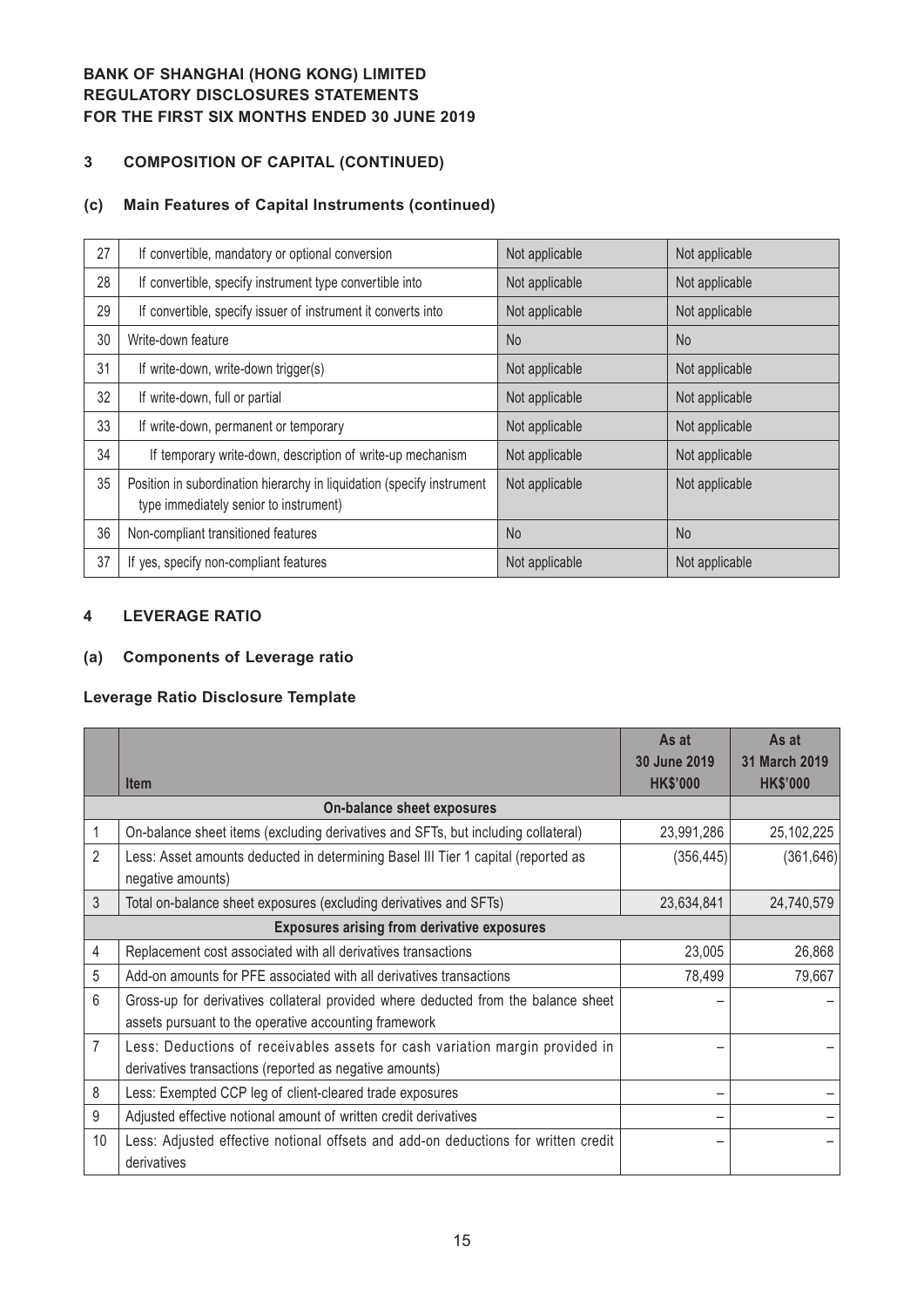# **4 LEVERAGE RATIO (CONTINUED)**

## **(a) Components of Leverage ratio (continued)**

|                                   |                                                                                                         | As at<br>30 June 2019 | As at<br>31 March 2019 |
|-----------------------------------|---------------------------------------------------------------------------------------------------------|-----------------------|------------------------|
|                                   | <b>Item</b>                                                                                             | <b>HK\$'000</b>       | <b>HK\$'000</b>        |
| 11                                | Total exposures arising from derivative exposures                                                       | 101,504               | 106,553                |
|                                   | <b>Exposures arising from SFTs</b>                                                                      |                       |                        |
| 12                                | Gross SFT assets (with no recognition of netting), after adjusting for sales accounting<br>transactions |                       | 117,965                |
| 13                                | Less: Netted amounts of cash payables and cash receivables of gross SFT assets                          |                       |                        |
| 14                                | CCR exposure for SFT assets                                                                             |                       | 12,281                 |
| 15                                | Agent transaction exposures                                                                             |                       |                        |
| 16                                | Total exposures arising from SFTs                                                                       |                       | 130,246                |
| Other off-balance sheet exposures |                                                                                                         |                       |                        |
| 17                                | Off-balance sheet exposure at gross notional amount                                                     | 1,466,725             | 1,391,955              |
| 18                                | Less: Adjustments for conversion to credit equivalent amounts                                           | (1, 233, 850)         | (1, 109, 985)          |
| 19                                | Off-balance sheet items                                                                                 | 232,875               | 281,970                |
|                                   | <b>Capital and total exposures</b>                                                                      |                       |                        |
| 20                                | Tier 1 capital                                                                                          | 4,290,815             | 4,257,775              |
| 20a                               | Total exposures before adjustments for specific and collective provisions                               | 23,969,220            | 25,259,348             |
| 20 <sub>b</sub>                   | Adjustments for specific and collective provisions                                                      | (238, 422)            | (187, 393)             |
| 21                                | Total exposures after adjustments for specific and collective provisions                                | 23,730,798            | 25,071,955             |
|                                   | Leverage ratio                                                                                          |                       |                        |
| 22                                | Leverage ratio                                                                                          | 18.1%                 | 17.0%                  |

## **(b) Reconciliation of published financial statements to leverage ratio exposure**

|                | <b>Item</b>                                                                                                                                                                           | Leverage<br>ratio framework<br>As at 30 June 2019<br><b>HK\$'000</b> |
|----------------|---------------------------------------------------------------------------------------------------------------------------------------------------------------------------------------|----------------------------------------------------------------------|
|                | Total consolidated assets as per published financial statements                                                                                                                       | 28,375,960                                                           |
| $\overline{2}$ | Adjustment for investments in banking, financial, insurance or commercial entities that are<br>consolidated for accounting purposes but outside the scope of regulatory consolidation | (4,600,091)                                                          |
| $\mathfrak{Z}$ | Adjustment for fiduciary assets recognised on the balance sheet pursuant to the applicable<br>accounting standard but excluded from the LR exposure measure                           |                                                                      |
| 4              | Adjustment for derivative contracts                                                                                                                                                   | 78,499                                                               |
| 5              | Adjustment for SFTs (i.e. repos and similar secured lending)                                                                                                                          |                                                                      |
| 6              | Adjustment for off-balance sheet ("OBS") items(i.e. conversion to credit equivalent amounts of<br>OBS exposures)                                                                      | 232,875                                                              |
| 6a             | Adjustment for specific and collective provisions that are allowed to be excluded from exposure<br>measure                                                                            |                                                                      |
|                | Other adjustments                                                                                                                                                                     | (356, 445)                                                           |
| 8              | Leverage ratio exposure measure                                                                                                                                                       | 23,730,798                                                           |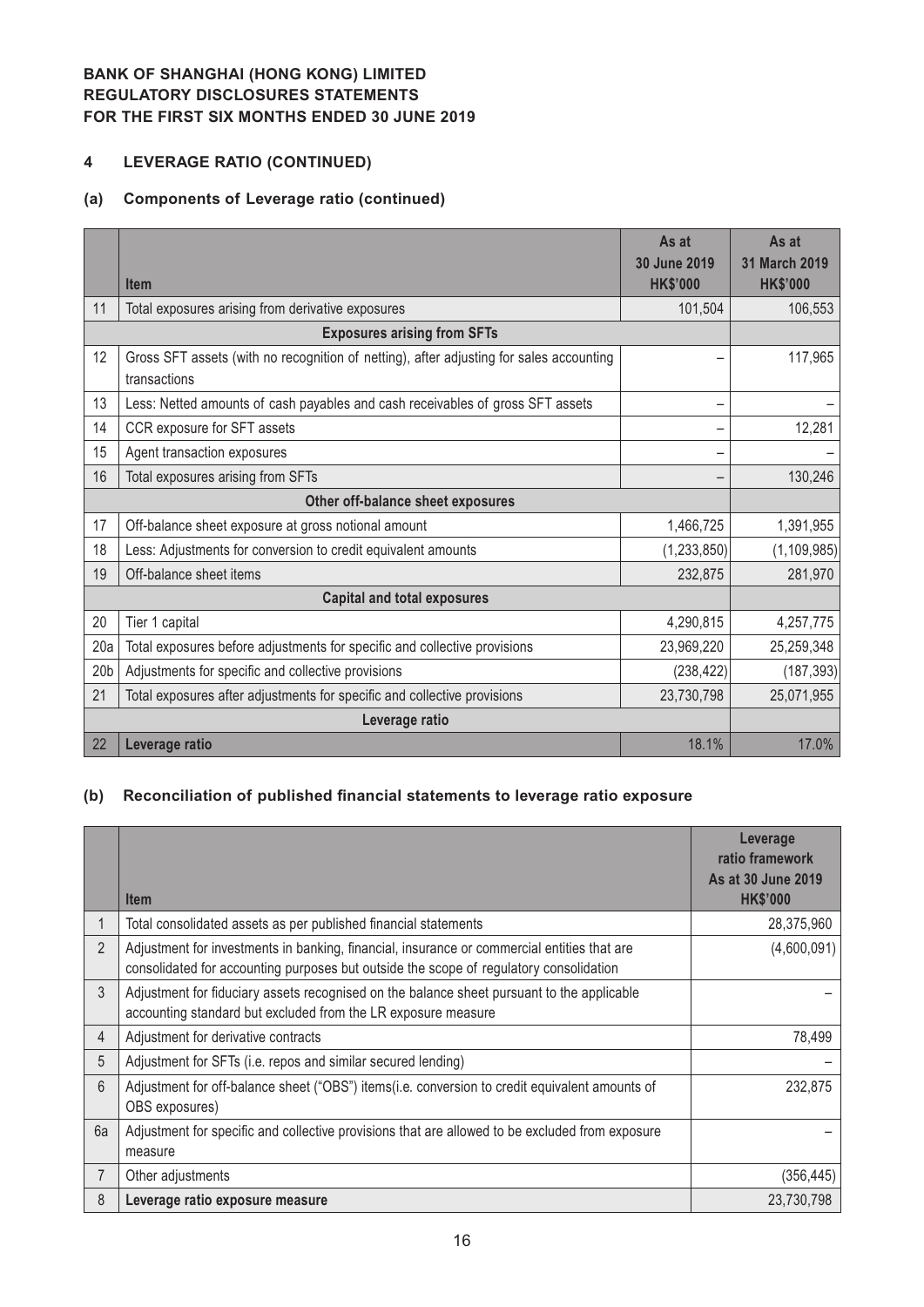#### **5 OVERVIEW OF RISK-WEIGHTED AMOUNT**

The table below sets out the RWA by risk types and their corresponding capital requirements (i.e. 8% of the RWA):

|                 |                                                                                                    | (a)                   | (b)                    | (c)                             |
|-----------------|----------------------------------------------------------------------------------------------------|-----------------------|------------------------|---------------------------------|
|                 |                                                                                                    |                       | <b>RWA</b>             | Minimum capital<br>requirements |
|                 | HK\$'000                                                                                           | As at<br>30 June 2019 | As at<br>31 March 2019 | As at<br>30 June 2019           |
| 1               | Credit risk for non-securitization exposures                                                       | 16,791,866            | 16,539,583             | 1,343,349                       |
| $\overline{2}$  | Of which STC approach                                                                              | 16,791,866            | 16,539,583             | 1,343,349                       |
| 2a              | Of which BSC approach                                                                              |                       |                        |                                 |
| 3               | Of which foundation IRB approach                                                                   |                       |                        |                                 |
| 4               | Of which supervisory slotting criteria approach                                                    |                       |                        |                                 |
| 5               | Of which advanced IRB approach                                                                     |                       |                        |                                 |
| $6\phantom{1}6$ | Counterparty default risk and default fund<br>contributions                                        | 37,315                | 47,377                 | 2,985                           |
| 7               | Of which SA-CCR*                                                                                   | <b>NA</b>             | <b>NA</b>              | <b>NA</b>                       |
| 7a              | Of which CEM                                                                                       | 37,315                | 41,236                 | 2,985                           |
| 8               | Of which IMM(CCR) approach                                                                         |                       |                        |                                 |
| 9               | Of which others                                                                                    |                       | 6,141                  |                                 |
| 10              | CVA risk                                                                                           | 33,200                | 37,175                 | 2,656                           |
| 11              | Equity positions in banking book under the simple<br>risk-weight method and internal models method |                       |                        |                                 |
| 12              | Collective investment scheme ("CIS") exposures<br>$-LTA^*$                                         | <b>NA</b>             | <b>NA</b>              | <b>NA</b>                       |
| 13              | CIS exposures - MBA*                                                                               | <b>NA</b>             | <b>NA</b>              | <b>NA</b>                       |
| 14              | CIS exposures - FBA*                                                                               | <b>NA</b>             | <b>NA</b>              | NA                              |
| 14a             | CIS exposures - combination of approaches*                                                         | <b>NA</b>             | <b>NA</b>              | <b>NA</b>                       |
| 15              | Settlement risk                                                                                    |                       |                        |                                 |
| 16              | Securitization exposures in banking book                                                           |                       |                        |                                 |
| 17              | Of which SEC-IRBA                                                                                  |                       |                        |                                 |
| 18              | Of which SEC-ERBA                                                                                  |                       |                        |                                 |
| 19              | Of which SEC-SA                                                                                    |                       |                        |                                 |
| 19a             | Of which SEC-FBA                                                                                   |                       |                        |                                 |
| 20              | Market risk                                                                                        | 1,039,338             | 972,863                | 83,147                          |
| 21              | Of which STM approach                                                                              | 1,039,338             | 972,863                | 83,147                          |
| 22              | Of which IMM approach                                                                              |                       |                        |                                 |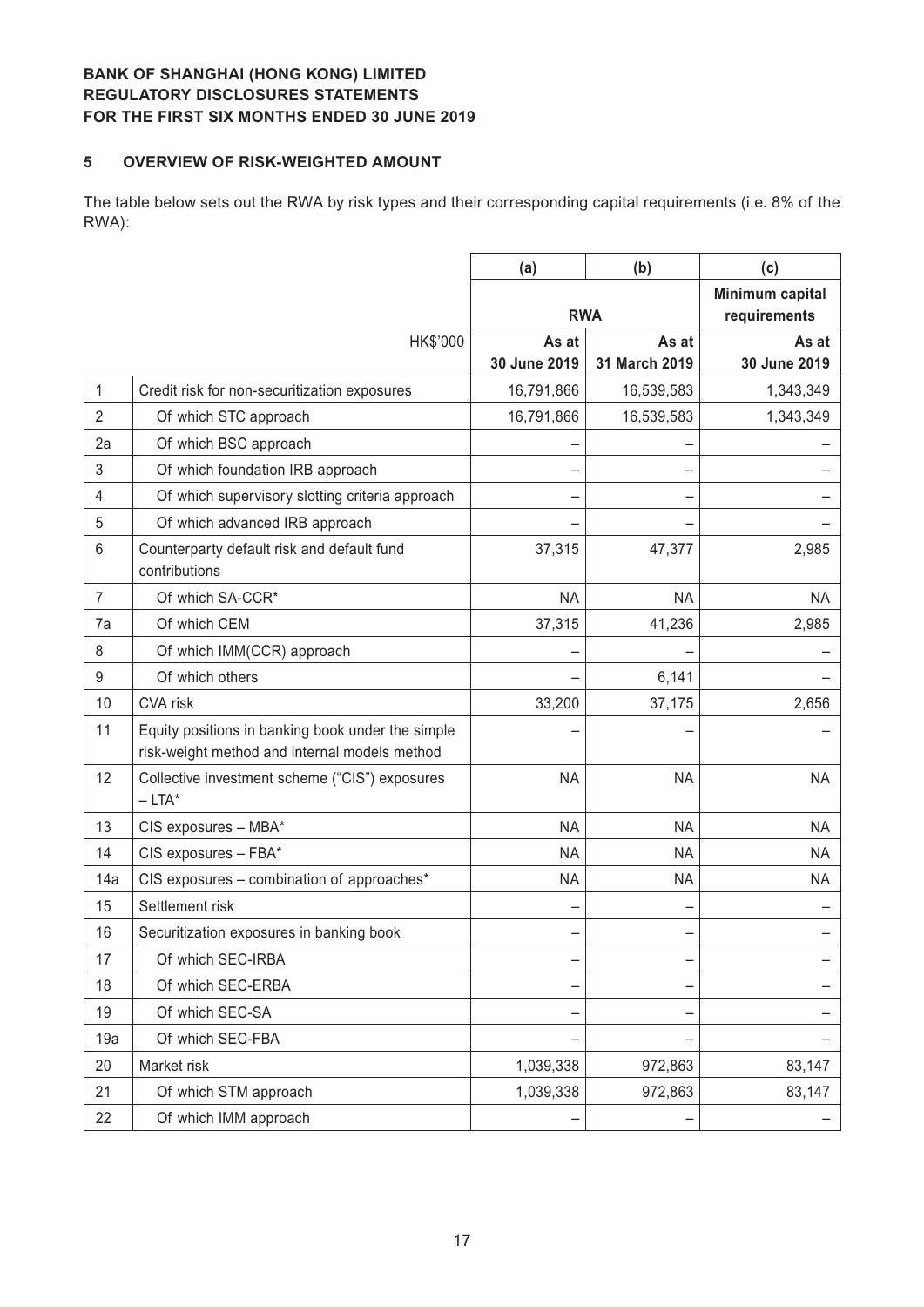# **5 OVERVIEW OF RISK-WEIGHTED AMOUNT (CONTINUED)**

|                 |                                                                                                                                                                 | (a)                   | (b)                    | (c)                             |
|-----------------|-----------------------------------------------------------------------------------------------------------------------------------------------------------------|-----------------------|------------------------|---------------------------------|
|                 |                                                                                                                                                                 | <b>RWA</b>            |                        | Minimum capital<br>requirements |
|                 | HK\$'000                                                                                                                                                        | As at<br>30 June 2019 | As at<br>31 March 2019 | As at<br>30 June 2019           |
| 23              | Capital charge for switch between exposures in<br>trading book and banking book (not applicable<br>before the revised market risk framework takes<br>$effect)*$ | <b>NA</b>             | <b>NA</b>              | <b>NA</b>                       |
| 24              | Operational risk                                                                                                                                                | 857,988               | 830,475                | 68,639                          |
| 25              | Amounts below the thresholds for deduction<br>(subject to 250% RW)                                                                                              | 1,153,263             | 1,145,928              | 92,261                          |
| 26              | Capital floor adjustment                                                                                                                                        |                       |                        |                                 |
| 26a             | Deduction to RWA                                                                                                                                                |                       |                        |                                 |
| 26 <sub>b</sub> | Of which portion of regulatory reserve for<br>general banking risks and collective provisions<br>which is not included in Tier 2 Capital                        |                       |                        |                                 |
| 26c             | Of which portion of cumulative fair value gains<br>arising from the revaluation of land and<br>buildings which is not included in Tier 2 Capital                |                       |                        |                                 |
| 27              | <b>Total</b>                                                                                                                                                    | 19,912,970            | 19,573,401             | 1,593,037                       |

Total RWA increased slightly mainly attributable to increased in RWA for credit risk, which was driven by the decrease in bank placements and increase in corporate exposures that attracted higher risk weight.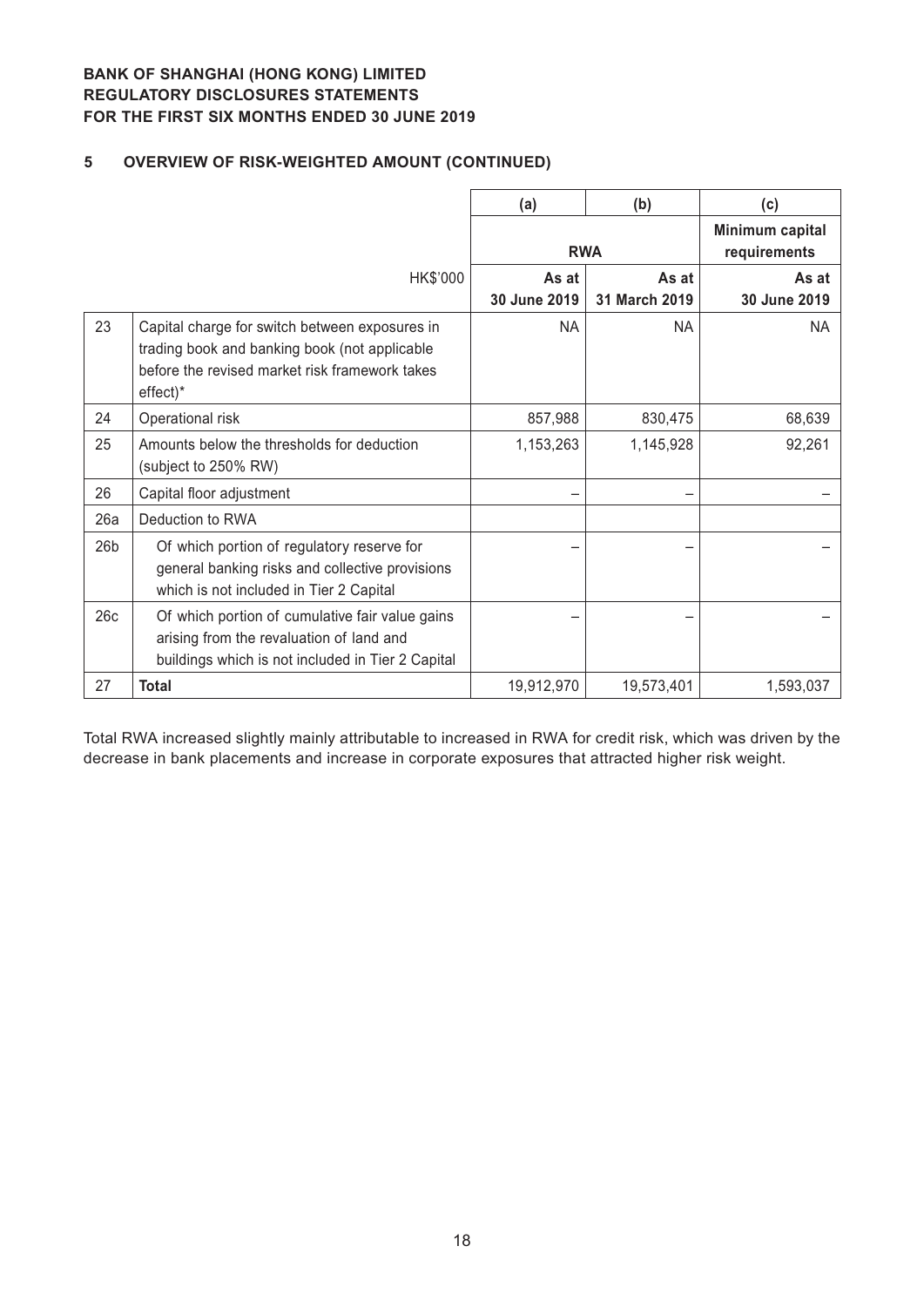#### **6 CREDIT RISK**

#### **(a) Credit quality of assets**

|              |                             | (a)                       | (b)             | (c)             | (d)               |
|--------------|-----------------------------|---------------------------|-----------------|-----------------|-------------------|
|              |                             | Gross carrying amounts of |                 |                 |                   |
|              |                             | <b>Defaulted</b>          | Non-defaulted   | Allowances /    |                   |
|              | As at 30 June 2019          | exposures                 | exposures       | impairments     | <b>Net values</b> |
|              |                             | <b>HK\$'000</b>           | <b>HK\$'000</b> | <b>HK\$'000</b> | <b>HK\$'000</b>   |
| 1            | Loans                       | 117,510                   | 17,538,241      | 234,505         | 17,421,246        |
| 2            | Debt securities             |                           | 5,270,846       | 3,917           | 5,266,929         |
| $\mathbf{3}$ | Off-balance sheet exposures |                           | 213,531         | 143             | 213,388           |
| 4            | <b>Total</b>                | 117,510                   | 23,022,618      | 238,565         | 22,901,563        |

A default is considered to have occurred with regard to a particular borrower when either or both of the following events have taken place:

- a) Subjective default: Borrower is considered to be unlikely to pay its credit obligations in full, without taking action such as realising security (if held).
- b) Technical default: Borrower is more than 90 days past due on any credit obligation.

Loans included balances with banks and central bank, placements with and advances to banks, loans and advances to customers and related interest receivables.

Debt securities included non-trading investment securities and related interest receivables.

Off-balance sheet exposures included direct credit substitutes, transaction-related contingencies, trade-related contingencies and irrecoverable loans commitment.

#### **(b) Changes in Stock of Defaulted Loans and Debt Securities**

|                    |                                                                                  | (a)             |
|--------------------|----------------------------------------------------------------------------------|-----------------|
| As at 30 June 2019 |                                                                                  | <b>HK\$'000</b> |
| 1                  | Default loans and debt securities at end of the previous reporting period        | 226,503         |
| 2                  | Loans and debt securities that have defaulted since the last reporting<br>period |                 |
| 3                  | Returned to non-defaulted status                                                 |                 |
| 4                  | Amounts written off                                                              | (108, 918)      |
| 5                  | Other changes (Note a)                                                           | (75)            |
| 6                  | Defaulted loans and debt securities at end of the current reporting period       | 117,510         |

Note a : The amount includes foreign exchange movements.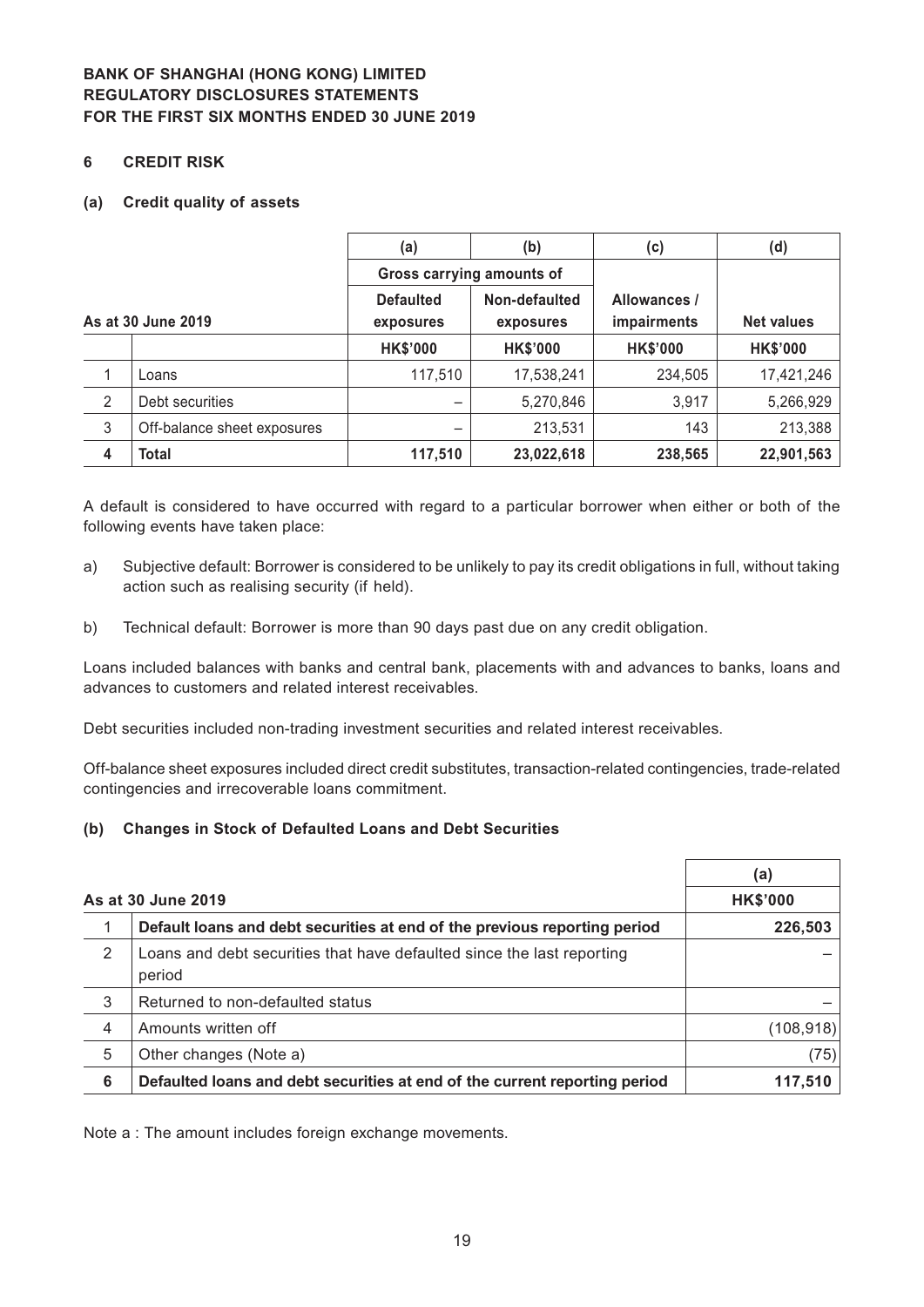## **6 CREDIT RISK (CONTINUED)**

#### **(c) Overview of Recognized Credit Risk Mitigation**

|                |                    | (a)                                               | (b)                               | (c)                                                        | (d)                                                        | (f)                                                                            |
|----------------|--------------------|---------------------------------------------------|-----------------------------------|------------------------------------------------------------|------------------------------------------------------------|--------------------------------------------------------------------------------|
|                |                    | <b>Exposures</b><br>unsecured:<br>carrying amount | <b>Exposures to be</b><br>secured | <b>Exposures</b><br>secured by<br>recognized<br>collateral | <b>Exposures</b><br>secured by<br>recognized<br>guarantees | <b>Exposures</b><br>secured by<br>recognized<br>credit derivative<br>contracts |
|                | As at 30 June 2019 | <b>HK\$'000</b>                                   | <b>HK\$'000</b>                   | <b>HK\$'000</b>                                            | <b>HK\$'000</b>                                            | <b>HK\$'000</b>                                                                |
|                | Loans              | 11,748,310                                        | 5,672,935                         | 454,332                                                    | 5,218,603                                                  |                                                                                |
| $\overline{2}$ | Debt securities    | 5,266,929                                         |                                   |                                                            |                                                            |                                                                                |
| $\mathbf{3}$   | <b>Total</b>       | 17,015,239                                        | 5,672,935                         | 454,332                                                    | 5,218,603                                                  |                                                                                |
| 4              | Of which defaulted | 79,111                                            | 846                               | 846                                                        | -                                                          |                                                                                |

# **(d) Credit Risk Exposures and Effects of Recognized Credit Risk Mitigation – STC approach**

|                |                                                                                                                                  | As at 30 June 2019         |                                  |                            |                                    |                     |                    |  |
|----------------|----------------------------------------------------------------------------------------------------------------------------------|----------------------------|----------------------------------|----------------------------|------------------------------------|---------------------|--------------------|--|
|                |                                                                                                                                  | (a)                        | (b)                              | (c)                        | (d)                                | (e)                 | (f)                |  |
|                |                                                                                                                                  |                            | Exposures pre-CCF and<br>pre-CRM |                            | Exposures post-CCF and<br>post-CRM | RWA and RWA density |                    |  |
|                | <b>Exposure classes</b>                                                                                                          | On-balance<br>sheet amount | Off-balance<br>sheet amount      | On-balance<br>sheet amount | Off-balance<br>sheet amount        | <b>RWA</b>          | <b>RWA density</b> |  |
|                |                                                                                                                                  | <b>HK\$'000</b>            | <b>HK\$'000</b>                  | <b>HK\$'000</b>            | <b>HK\$'000</b>                    | <b>HK\$'000</b>     | $\frac{0}{0}$      |  |
| 1              | Sovereign exposures                                                                                                              | 711,966                    | ÷                                | 711,966                    | L.                                 |                     |                    |  |
| 2              | PSE exposures                                                                                                                    | 23,071                     | $\overline{\phantom{0}}$         | 395,292                    | Ξ.                                 | 197,646             | 50                 |  |
| 2a             | Of which: domestic PSEs                                                                                                          |                            | -                                |                            | $\overline{\phantom{0}}$           |                     |                    |  |
| 2 <sub>b</sub> | Of which: foreign PSEs                                                                                                           | 23,071                     | -                                | 395,292                    | -                                  | 197,646             | 50                 |  |
| 3              | Multilateral development bank exposures                                                                                          |                            |                                  |                            |                                    |                     |                    |  |
| 4              | Bank exposures                                                                                                                   | 3,429,010                  | 7,918,570                        | 8,282,625                  | 91,274                             | 3,675,738           | 44                 |  |
| 5              | Securities firm exposures                                                                                                        |                            |                                  |                            |                                    |                     |                    |  |
| 6              | Corporate exposures                                                                                                              | 18,263,545                 | 2,011,357                        | 12,579,231                 | 64,613                             | 12,304,266          | 97                 |  |
| $\overline{7}$ | CIS exposures                                                                                                                    |                            |                                  |                            |                                    |                     |                    |  |
| 8              | Cash items                                                                                                                       | −                          | $\overline{\phantom{0}}$         | $\overline{\phantom{0}}$   |                                    |                     |                    |  |
| 9              | Exposures in respect of failed delivery on<br>transactions entered into on a basis other<br>than a delivery-versus-payment basis |                            |                                  |                            |                                    |                     |                    |  |
| 10             | Regulatory retail exposures                                                                                                      | 5,009                      | ÷,                               | 5,009                      | Ξ.                                 | 3,757               | 75                 |  |
| 11             | Residential mortgage loans                                                                                                       |                            | -                                |                            | -                                  |                     | -                  |  |
| 12             | Other exposures which are not past due<br>exposures                                                                              | 990,412                    |                                  | 990,412                    |                                    | 1,682,370           | 170                |  |
| 13             | Past due exposures                                                                                                               | 79,957                     |                                  | 79,957                     |                                    | 118,667             | 148                |  |
| 14             | Significant exposures to commercial entities                                                                                     |                            |                                  |                            |                                    |                     |                    |  |
| 15             | Total                                                                                                                            | 23,502,970                 | 9,929,927                        | 23,044,492                 | 155,887                            | 17,982,444          | 78                 |  |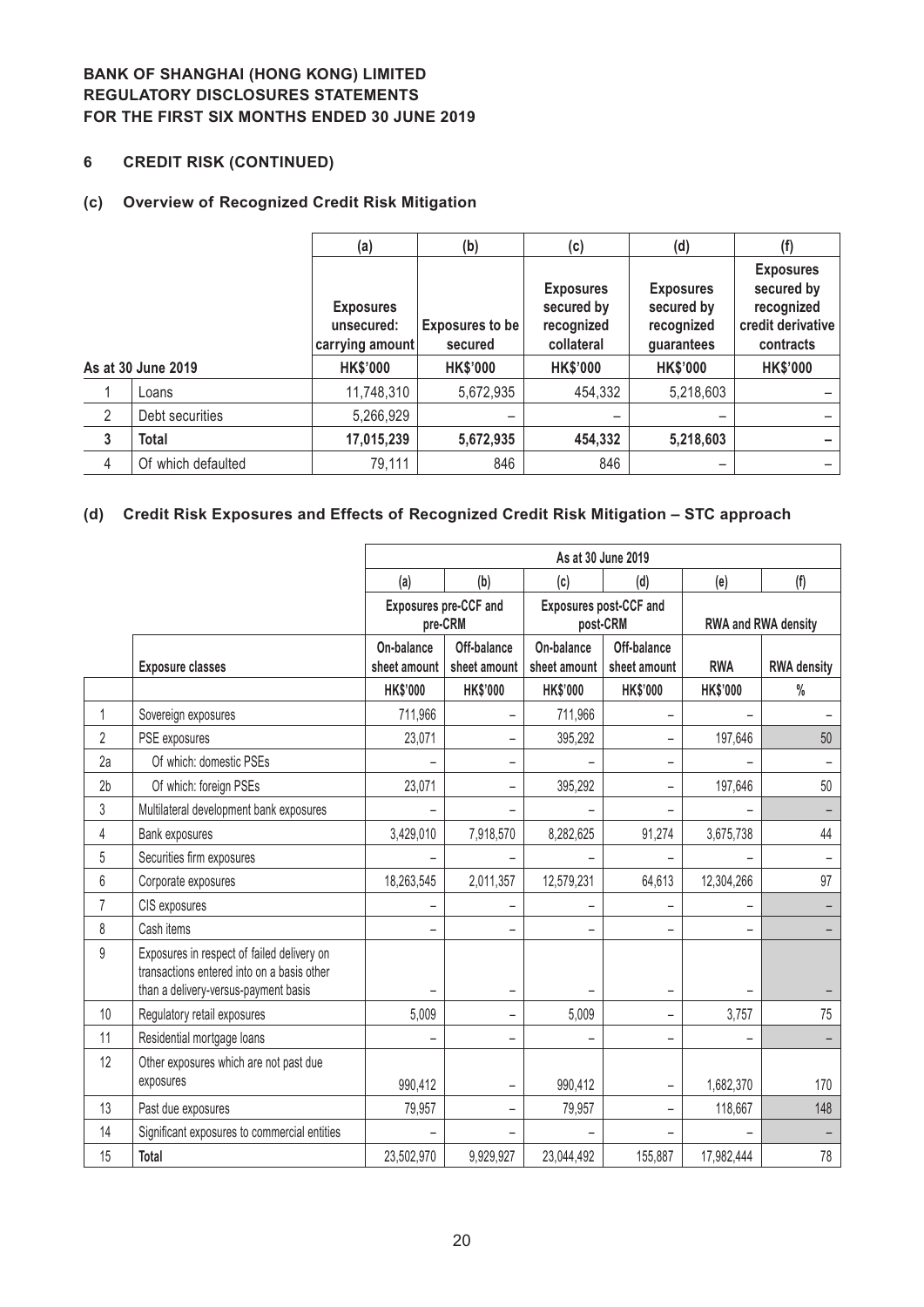# **6 CREDIT RISK (CONTINUED)**

# **(e) Credit Risk Exposures by Asset Classes and by Risk Weights – STC approach**

|                |                                                                                                                                        |                          | As at 30 June 2019           |                          |                          |                          |                          |                          |                         |                          |                                  |                                                                                               |
|----------------|----------------------------------------------------------------------------------------------------------------------------------------|--------------------------|------------------------------|--------------------------|--------------------------|--------------------------|--------------------------|--------------------------|-------------------------|--------------------------|----------------------------------|-----------------------------------------------------------------------------------------------|
|                | <b>Risk Weight</b><br><b>Exposure class</b>                                                                                            | $0\%$<br><b>HK\$'000</b> | 10%<br>HK\$'000              | 20%<br>HK\$'000          | 35%<br>HK\$'000          | 50%<br><b>HK\$'000</b>   | 75%<br><b>HK\$'000</b>   | 100%<br>HK\$'000         | 150%<br><b>HK\$'000</b> | 250%<br><b>HK\$'000</b>  | <b>Others</b><br><b>HK\$'000</b> | <b>Total credit</b><br>risk exposures<br>amount (post CCF<br>and post CRM)<br><b>HK\$'000</b> |
| 1              | Sovereign exposures                                                                                                                    | 711,966                  | $\overline{a}$               |                          |                          |                          | ÷                        |                          |                         |                          |                                  | 711,966                                                                                       |
| $\overline{2}$ | PSE exposures                                                                                                                          | -                        | $\qquad \qquad \blacksquare$ | $\overline{\phantom{0}}$ | $\overline{\phantom{0}}$ | 395,292                  | $\overline{\phantom{0}}$ | $\overline{\phantom{a}}$ | -                       | $\overline{\phantom{0}}$ |                                  | 395,292                                                                                       |
| 2a             | Of which: domestic PSEs                                                                                                                | $\overline{\phantom{0}}$ | $\overline{\phantom{a}}$     | $\overline{\phantom{a}}$ | $\overline{\phantom{0}}$ |                          | ÷,                       | $\overline{a}$           | L,                      |                          |                                  |                                                                                               |
| 2 <sub>b</sub> | Of which: foreign PSEs                                                                                                                 | $\overline{a}$           | $\overline{a}$               | $\overline{a}$           |                          | 395,292                  | -                        |                          | L,                      |                          |                                  | 395,292                                                                                       |
| 3              | Multilateral development bank<br>exposures                                                                                             | $\overline{a}$           | $\overline{\phantom{a}}$     |                          |                          |                          | $\overline{\phantom{0}}$ |                          | L,                      |                          | ۰                                |                                                                                               |
| 4              | Bank exposures                                                                                                                         | $\overline{a}$           | $\qquad \qquad -$            | 1,962,837                | $\overline{a}$           | 6,255,783                | ÷                        | 155,279                  | L,                      | $\overline{a}$           |                                  | 8,373,899                                                                                     |
| 5              | Securities firm exposures                                                                                                              | $\overline{\phantom{0}}$ | $\overline{a}$               | $\overline{\phantom{a}}$ |                          |                          | $\qquad \qquad -$        |                          | $\overline{a}$          | $\overline{a}$           | $\overline{\phantom{0}}$         |                                                                                               |
| 6              | Corporate exposures                                                                                                                    | $\overline{\phantom{0}}$ | $\overline{\phantom{a}}$     | $\overline{\phantom{a}}$ | $\bar{\phantom{a}}$      | 1,243,207                | $\qquad \qquad -$        | 10,836,587               | 564,050                 | $\overline{a}$           | ÷                                | 12,643,844                                                                                    |
| $\overline{7}$ | CIS exposures                                                                                                                          | -                        | $\overline{a}$               | $\overline{a}$           |                          |                          | $\overline{\phantom{0}}$ |                          |                         | L,                       |                                  |                                                                                               |
| 8              | Cash items                                                                                                                             | $\overline{\phantom{0}}$ | $\overline{a}$               | $\overline{\phantom{a}}$ | $\equiv$                 |                          | $\qquad \qquad -$        | ÷                        | $\overline{a}$          | L.                       |                                  |                                                                                               |
| $\mathsf g$    | Exposures in respect of failed<br>delivery on transactions<br>entered into on a basis other<br>than a delivery-versus-payment<br>basis | -                        | $\overline{\phantom{0}}$     | $\overline{\phantom{0}}$ | $\overline{\phantom{0}}$ |                          | $\overline{a}$           | -                        | -                       | $\overline{\phantom{0}}$ |                                  |                                                                                               |
| $10\,$         | Regulatory retail exposures                                                                                                            | $\overline{\phantom{0}}$ | $\overline{a}$               | $\overline{\phantom{a}}$ | $\overline{a}$           | $\overline{\phantom{0}}$ | 5,009                    | $\overline{a}$           | $\overline{a}$          |                          |                                  | 5,009                                                                                         |
| 11             | Residential mortgage loans                                                                                                             | $\overline{\phantom{0}}$ | L.                           | $\qquad \qquad -$        |                          |                          | L                        |                          | $\overline{a}$          | ÷                        |                                  |                                                                                               |
| 12             | Other exposures which are not<br>past due exposures                                                                                    | ÷                        | $\overline{a}$               | $\overline{\phantom{a}}$ |                          | $\overline{\phantom{0}}$ | $\overline{\phantom{a}}$ | 529,107                  | $\overline{a}$          | 461,305                  |                                  | 990,412                                                                                       |
| 13             | Past due exposures                                                                                                                     | 846                      | $\overline{a}$               | $\overline{\phantom{0}}$ |                          |                          | -                        |                          | 79,111                  |                          |                                  | 79,957                                                                                        |
| 14             | Significant exposures to<br>commercial entities                                                                                        |                          | ۰                            |                          |                          |                          |                          |                          |                         |                          |                                  |                                                                                               |
| 15             | <b>Total</b>                                                                                                                           | 712,812                  | $\equiv$                     | 1,962,837                | $\overline{\phantom{0}}$ | 7,894,282                |                          | 5,009 11,520,973         | 643,161                 | 461,305                  | ÷                                | 23,200,379                                                                                    |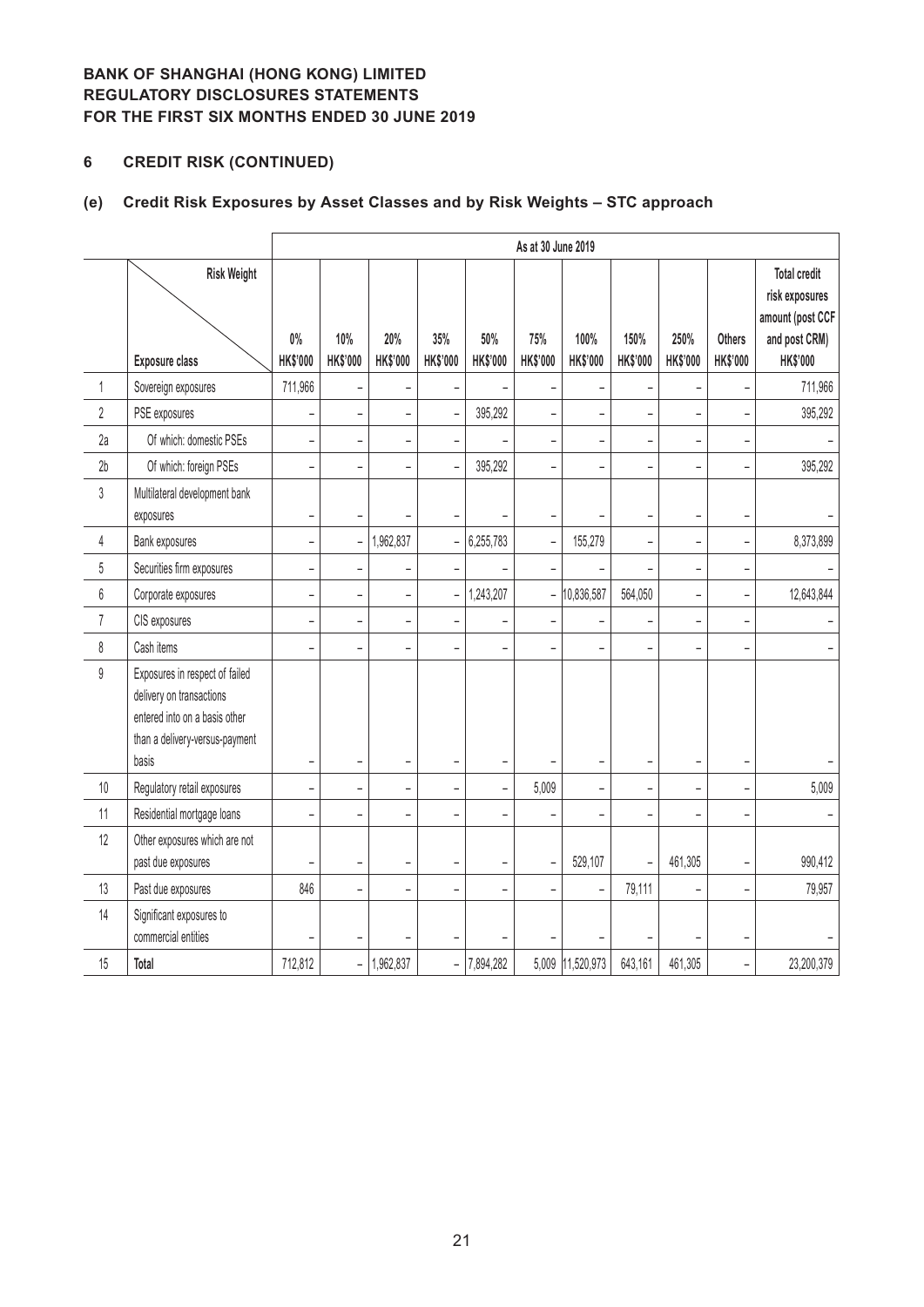# **7 COUNTERPARTY CREDIT RISK ("CCR")**

# **(a) Analysis of Counterparty Default Risk Exposures (Other than those to CCPs) by Approaches**

|                |                                        | As at 30 June 2019                                 |                               |                                      |                                                                                          |                                                          |                               |  |  |
|----------------|----------------------------------------|----------------------------------------------------|-------------------------------|--------------------------------------|------------------------------------------------------------------------------------------|----------------------------------------------------------|-------------------------------|--|--|
|                |                                        | <b>Replacement</b><br>cost (RC)<br><b>HK\$'000</b> | <b>PFE</b><br><b>HK\$'000</b> | <b>Effect EPE</b><br><b>HK\$'000</b> | Alpha $(\alpha)$<br>used for<br>computing<br>default risk<br>exposure<br><b>HK\$'000</b> | Default risk<br>exposure<br>after CRM<br><b>HK\$'000</b> | <b>RWA</b><br><b>HK\$'000</b> |  |  |
| 1              | SA - CCR (for derivative<br>contracts) |                                                    |                               |                                      | 1.4                                                                                      |                                                          |                               |  |  |
| 1a             | <b>CEM</b>                             | 23,005                                             | 78,499                        |                                      | N/A                                                                                      | 101,504                                                  | 37,315                        |  |  |
| $\overline{2}$ | IMM (CCR) approach                     |                                                    |                               |                                      |                                                                                          |                                                          |                               |  |  |
| $\mathfrak{Z}$ | Simple Approach (for SFTs)             |                                                    |                               |                                      |                                                                                          |                                                          |                               |  |  |
| $\overline{4}$ | Comprehensive Approach<br>(for SFTs)   |                                                    |                               |                                      |                                                                                          |                                                          |                               |  |  |
| 5              | VaR (for SFTs)                         |                                                    |                               |                                      |                                                                                          |                                                          |                               |  |  |
| 6              | <b>Total</b>                           | 23,005                                             | 78,499                        |                                      |                                                                                          | 101,504                                                  | 37,315                        |  |  |

#### **(b) CVA Capital Charge**

|   |                                                                                       | As at 30 June 2019                     |                               |
|---|---------------------------------------------------------------------------------------|----------------------------------------|-------------------------------|
|   |                                                                                       | (a)                                    | (b)                           |
|   |                                                                                       | <b>EAD post CRM</b><br><b>HK\$'000</b> | <b>RWA</b><br><b>HK\$'000</b> |
|   | Netting sets for which CVA capital charge is calculated by the advanced CVA<br>method |                                        |                               |
|   | (i) VaR (after application of multiplication factor if applicable)                    |                                        |                               |
| 2 | (ii) Stressed VaR (after application of multiplication factor if applicable)          |                                        |                               |
| 3 | Netting sets for which CVA capital charge is calculated by the standardized           |                                        |                               |
|   | CVA method                                                                            | 101,504                                | 33,200                        |
| 4 | <b>Total</b>                                                                          | 101,504                                | 33,200                        |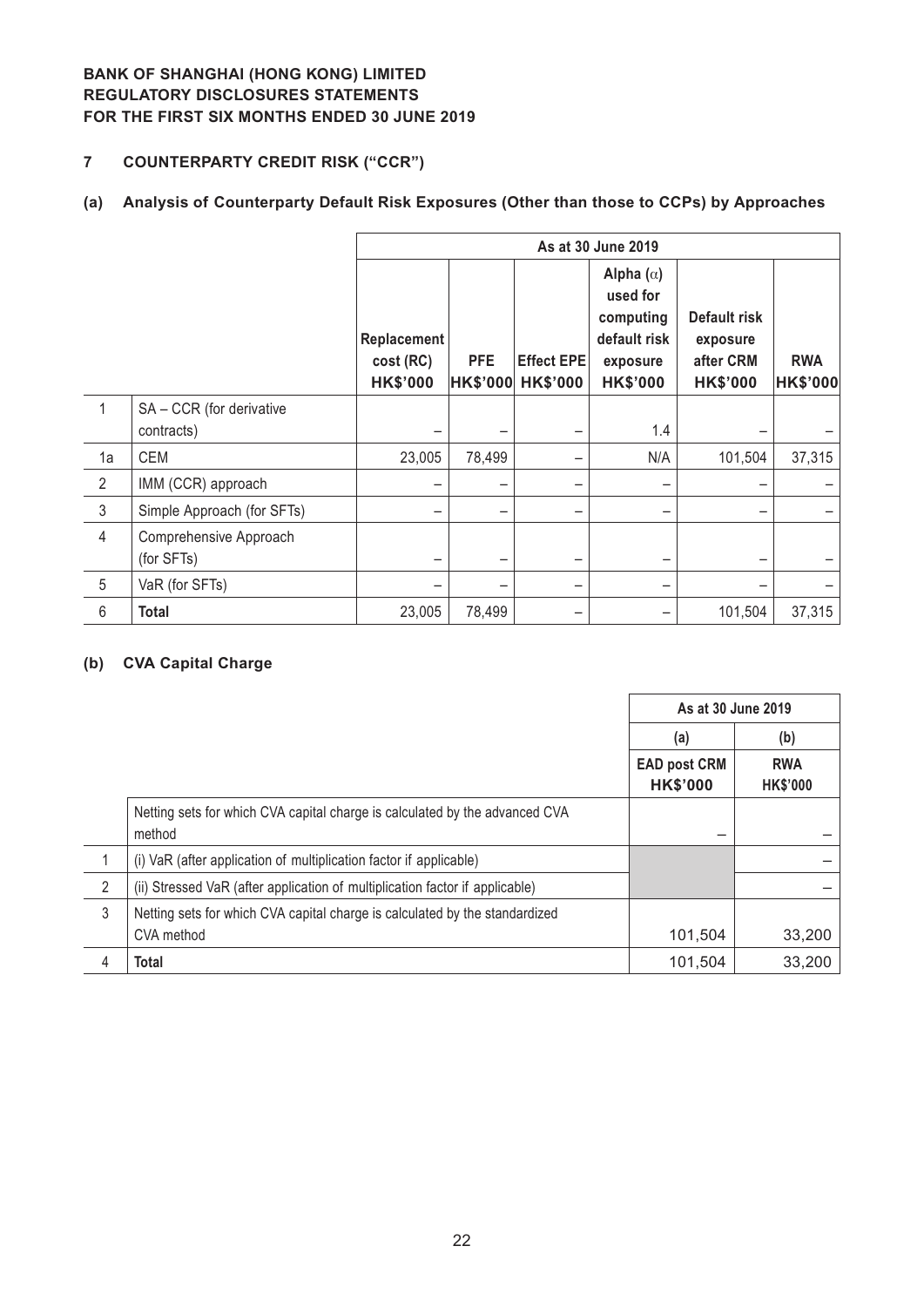#### **8 MARKET RISK UNDER STANDARDIZED APPROACH**

|                |                                                     | As at 30 June 2019 |
|----------------|-----------------------------------------------------|--------------------|
|                |                                                     | (a)                |
|                |                                                     | <b>RWA</b>         |
|                |                                                     | <b>HK\$'000</b>    |
|                | <b>Outright product exposures</b>                   |                    |
| 1              | Interest rate exposures (general and specific risk) | 51,838             |
| $\overline{2}$ | Equity exposures (general and specific risk)        |                    |
| 3              | Foreign exchange (including gold) exposures         | 987,500            |
| $\overline{4}$ | Commodity exposures                                 |                    |
|                | <b>Option exposures</b>                             |                    |
| 5              | Simplified approach                                 |                    |
| 6              | Delta-plus approach                                 |                    |
| $\overline{7}$ | Other approach                                      |                    |
| 8              | Securitization exposures                            |                    |
| $9\,$          | Total                                               | 1,039,338          |

#### **9 INTERNATIONAL CLAIMS**

International claims are exposures of counterparties based on the location of the counterparties after taking into account the transfer of risk. For a claim guaranteed by a party situated in a country different from the counterparty, risk will be transferred to the country of the guarantor. For a claim on the branch of a bank, the risk will be transferred to the country where its head office is situated. Claims on individual countries or areas, after risk transfer, amounting to 10% or more of the aggregate international claims are shown as follows:

| <b>In HK\$'000</b>          |              |                        | Non-bank private sector              |                                 |            |
|-----------------------------|--------------|------------------------|--------------------------------------|---------------------------------|------------|
| As at 30 June 2019:         | <b>Banks</b> | <b>Official sector</b> | Non-bank<br>financial<br>institution | Non-financial<br>private sector | Total      |
| Developed countries         | 511,872      |                        | 113,690                              | 203.631                         | 829,193    |
| Offshore centers            | 457.005      |                        | 1.462.162                            | 1.731.341                       | 3,650,508  |
| of which Hong Kong SAR      | 341,194      |                        | 1,462,162                            | 1,536,783                       | 3,340,139  |
| Developing Asia and Pacific | 2,338,695    |                        | 2,693,758                            | 11.234.981                      | 16,267,434 |
| of which China              | 2.338.695    |                        | 2.693.758                            | 11,008,423                      | 16,040,876 |
|                             | 3,307,572    |                        | 4.269.610                            | 13.169.953                      | 20,747,135 |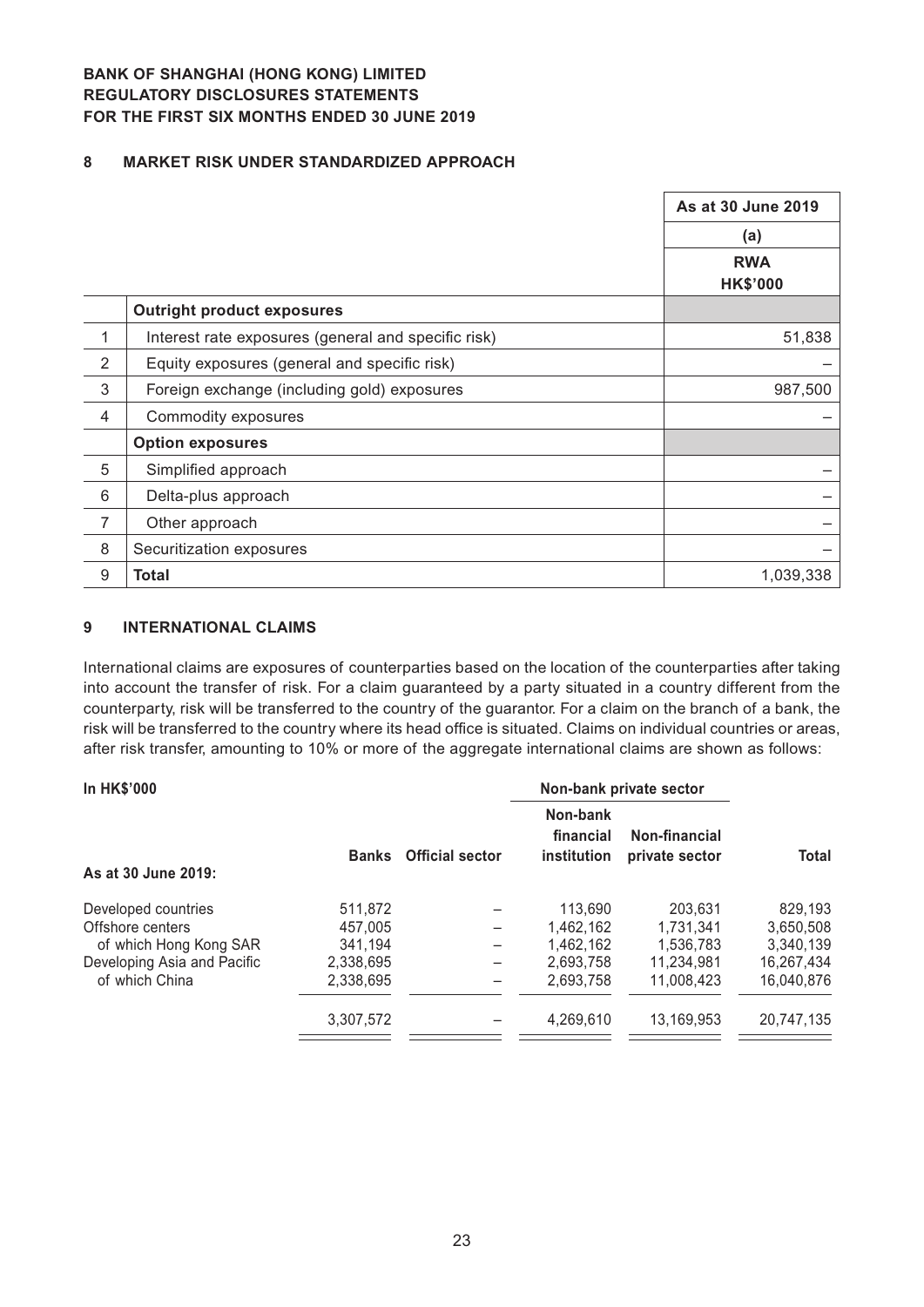## **9 INTERNATIONAL CLAIMS (CONTINUED)**

| <b>Banks</b> | <b>Official sector</b> | Non-bank<br>financial<br>institution | Non-financial | Total                                     |
|--------------|------------------------|--------------------------------------|---------------|-------------------------------------------|
|              |                        |                                      |               |                                           |
| 2,557,773    |                        | 102.062                              | 86.247        | 2,746,082                                 |
| 1.131.645    | 553,406                | 2.995.170                            | 2.328.335     | 7,008,556                                 |
| 667,095      | 553,406                | 2,995,170                            | 2,328,335     | 6.544.006                                 |
| 2,371,182    |                        | 2.577.084                            | 10.045.102    | 14,993,368                                |
| 2,371,182    |                        | 2.577.084                            | 9,817,925     | 14,766,191                                |
| 6,060,600    | 553,406                | 5,674,316                            | 12.459.684    | 24,748,006                                |
|              |                        |                                      |               | Non-bank private sector<br>private sector |

The geographical analysis has taken into account the transfer of risk.

#### **10 FURTHER ANALYSIS OF LOANS AND ADVANCES TO CUSTOMERS**

Impaired loans and advances, overdue loans and advances, Stage 3 ECL and Stage 1&2 ECL, in respect of industry sectors representing not less than 10% of gross loans and advances to customers are analysed as follows:

|                                                          |                                                            | 30 June 2019                                            |                                |                                  |  |
|----------------------------------------------------------|------------------------------------------------------------|---------------------------------------------------------|--------------------------------|----------------------------------|--|
|                                                          | <b>Impaired loans</b><br>and advances<br><b>HK\$'000</b>   | <b>Overdue loans</b><br>and advances<br><b>HK\$'000</b> | Stage 3 ECL<br><b>HK\$'000</b> | Stage 1&2 ECL<br><b>HK\$'000</b> |  |
| <b>Financial concerns</b><br><b>Property development</b> |                                                            |                                                         |                                | (15, 787)<br>(14, 978)           |  |
|                                                          |                                                            | 31 December 2018                                        |                                |                                  |  |
|                                                          | Individually<br>impaired loans<br>and advances<br>HK\$'000 | Overdue loans<br>and advances<br>HK\$'000               | Stage 3 ECL<br>HK\$'000        | Stage 1&2 ECL<br>HK\$'000        |  |
| <b>Financial concerns</b><br>Property development        |                                                            |                                                         |                                | (21, 053)<br>(60, 772)           |  |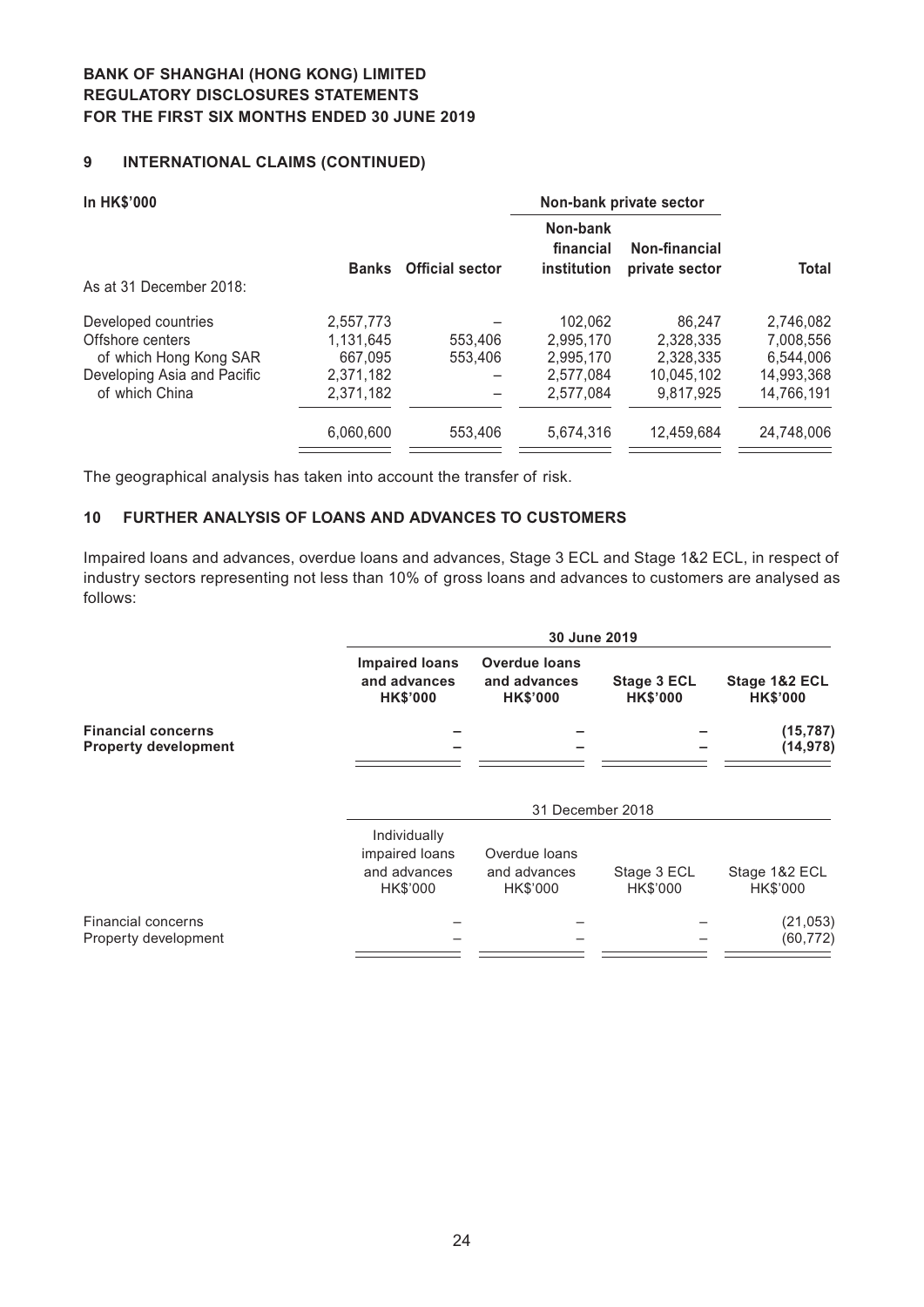#### **11 MAINLAND ACTIVITIES**

|    |                                                                                                                | <b>On-balance</b><br>sheet  | <b>Off-balance</b><br>sheet | <b>Total</b>    |
|----|----------------------------------------------------------------------------------------------------------------|-----------------------------|-----------------------------|-----------------|
|    | As at 30 June 2019                                                                                             | exposure<br><b>HK\$'000</b> | exposure<br><b>HK\$'000</b> | <b>HK\$'000</b> |
|    |                                                                                                                |                             |                             |                 |
| 1. | Central government, central government-owned                                                                   |                             |                             |                 |
| 2. | entities and their subsidiaries and joint ventures (JVs)<br>Local governments, local government-owned entities | 1,848,207                   |                             | 1,848,207       |
|    | and their subsidiaries and JVs                                                                                 | 1,768,598                   |                             | 1,768,598       |
| 3. | PRC nationals residing in Mainland China or other                                                              |                             |                             |                 |
|    | entities incorporated in Mainland China and their                                                              |                             |                             |                 |
|    | subsidiaries and JVs                                                                                           | 5,960,910                   | 27,273                      | 5,988,183       |
| 4. | Other entities of central government not reported in                                                           |                             |                             |                 |
| 5. | item 1 above<br>Other entities of local governments not reported in                                            | 1,179,246                   |                             | 1,179,246       |
|    | item 2 above                                                                                                   | 276,894                     |                             | 276,894         |
| 6. | PRC nationals residing outside Mainland China or                                                               |                             |                             |                 |
|    | entities incorporated outside Mainland China where                                                             |                             |                             |                 |
|    | the credit is granted for use in Mainland China                                                                | 3,441,400                   | 104,838                     | 3,546,238       |
| 7. | Other counterparties where the exposures are                                                                   |                             |                             |                 |
|    | considered by the reporting institution to be non-bank                                                         |                             |                             |                 |
|    | Mainland China exposures                                                                                       | 2,216,420                   | 10,860                      | 2,227,280       |
|    |                                                                                                                |                             |                             |                 |
|    |                                                                                                                | 16,691,675                  | 142,971                     | 16,834,646      |
|    | Total assets after provision                                                                                   | 23,786,750                  |                             |                 |
|    |                                                                                                                |                             |                             |                 |
|    | On-balance sheet exposures as percentage of total assets                                                       | 70.2%                       |                             |                 |
|    |                                                                                                                |                             |                             |                 |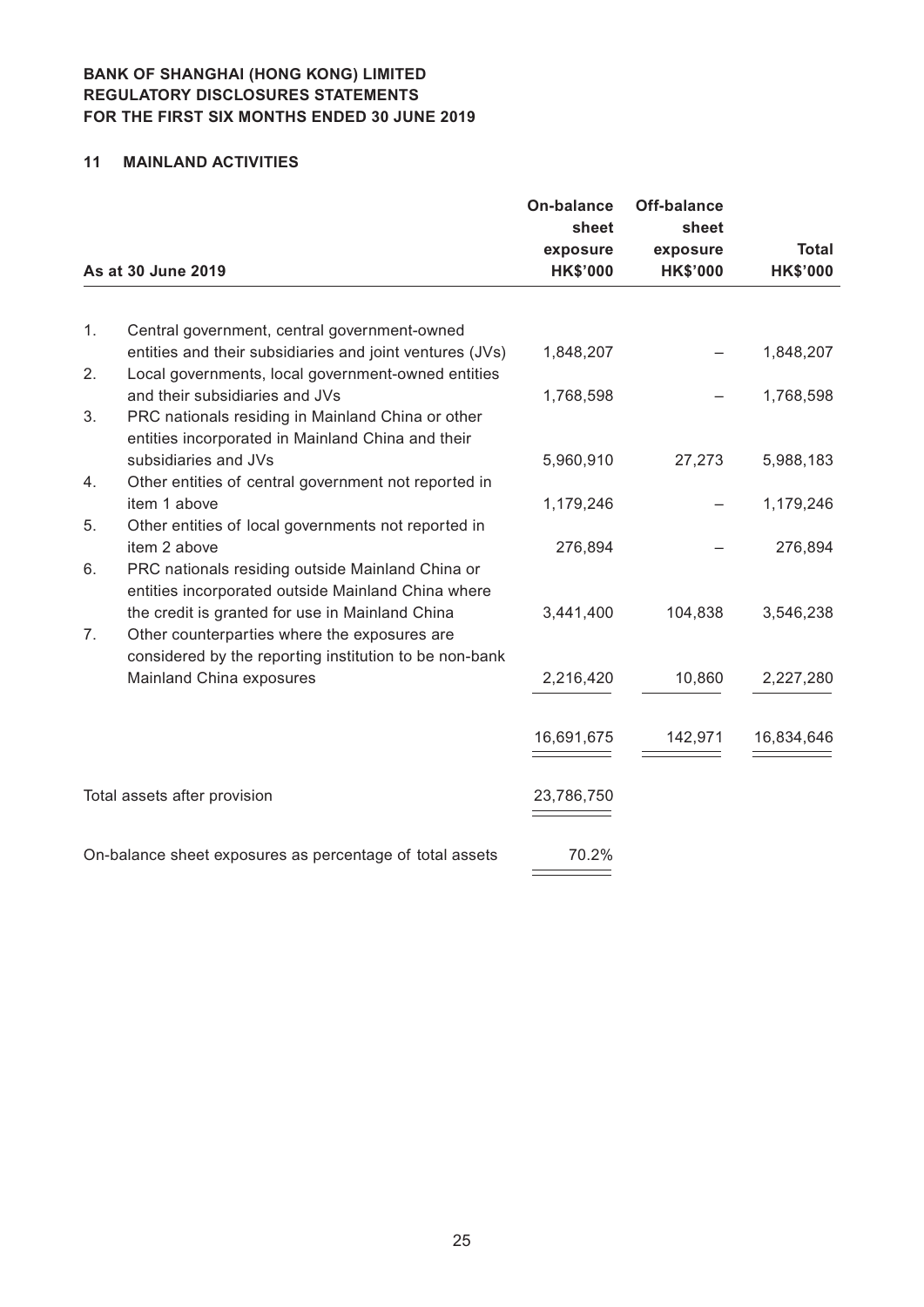# **11 MAINLAND ACTIVITIES (CONTINUED)**

|    |                                                                           | <b>On-balance</b><br>sheet | <b>Off-balance</b><br>sheet |                 |
|----|---------------------------------------------------------------------------|----------------------------|-----------------------------|-----------------|
|    |                                                                           | exposure                   | exposure                    | <b>Total</b>    |
|    | As at 31 December 2018                                                    | <b>HK\$'000</b>            | <b>HK\$'000</b>             | <b>HK\$'000</b> |
|    |                                                                           |                            |                             |                 |
| 1. | Central government, central government-owned                              |                            |                             |                 |
|    | entities and their subsidiaries and joint ventures (JVs)                  | 1,767,101                  |                             | 1,767,101       |
| 2. | Local governments, local government-owned entities                        |                            |                             |                 |
|    | and their subsidiaries and JVs                                            | 998,547                    | 88                          | 998,635         |
| 3. | PRC nationals residing in Mainland China or other                         |                            |                             |                 |
|    | entities incorporated in Mainland China and their<br>subsidiaries and JVs | 6,156,027                  | 56,953                      | 6,212,980       |
| 4. | Other entities of central government not reported in                      |                            |                             |                 |
|    | item 1 above                                                              | 1,141,387                  |                             | 1,141,387       |
| 5. | Other entities of local governments not reported in                       |                            |                             |                 |
|    | item 2 above                                                              | 271,769                    |                             | 271,769         |
| 6. | PRC nationals residing outside Mainland China or                          |                            |                             |                 |
|    | entities incorporated outside Mainland China where                        |                            |                             |                 |
|    | the credit is granted for use in Mainland China                           | 3,022,191                  | 103,331                     | 3,125,522       |
| 7. | Other counterparties where the exposures are                              |                            |                             |                 |
|    | considered by the reporting institution to be non-bank                    |                            |                             |                 |
|    | Mainland China exposures                                                  | 1,901,933                  | 10,860                      | 1,912,793       |
|    |                                                                           |                            |                             |                 |
|    |                                                                           |                            |                             |                 |
|    |                                                                           | 15,258,955                 | 171,232                     | 15,430,187      |
|    |                                                                           |                            |                             |                 |
|    | Total assets after provision                                              | 24,509,436                 |                             |                 |
|    |                                                                           |                            |                             |                 |
|    | On-balance sheet exposures as percentage of total assets                  | 62.3%                      |                             |                 |
|    |                                                                           |                            |                             |                 |